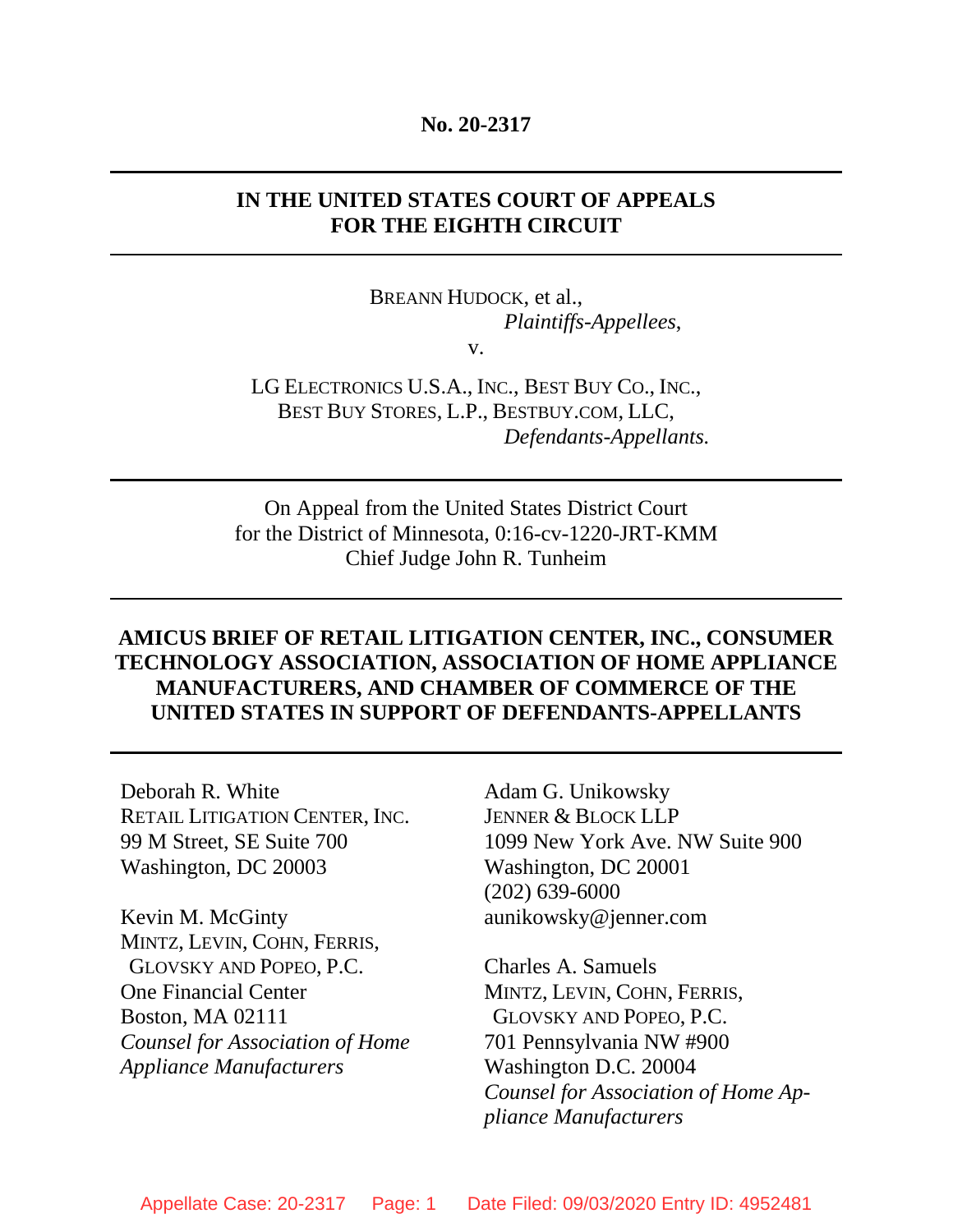Steven P. Lehotsky Jonathan Urick U.S. CHAMBER LITIGATION CENTER 1615 H St., NW Washington, DC 20062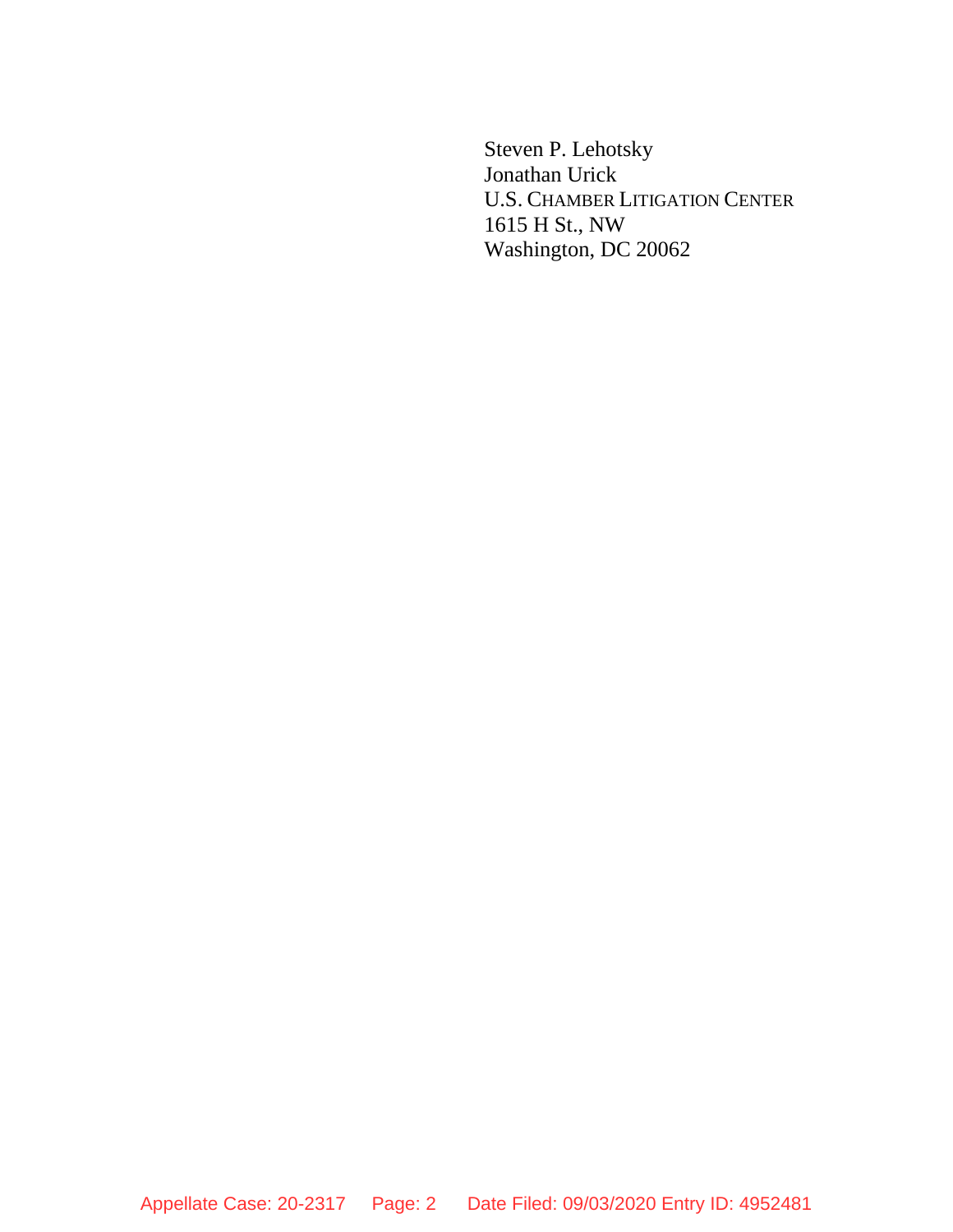# **CORPORATE DISCLOSURE STATEMENT**

*Amici curiae* certify that they have no outstanding shares or debt securities in the hands of the public, and they do not have a parent company. No publicly held corporation has a 10% or greater ownership in *amici curiae*.

/s/ Adam G. Unikowsky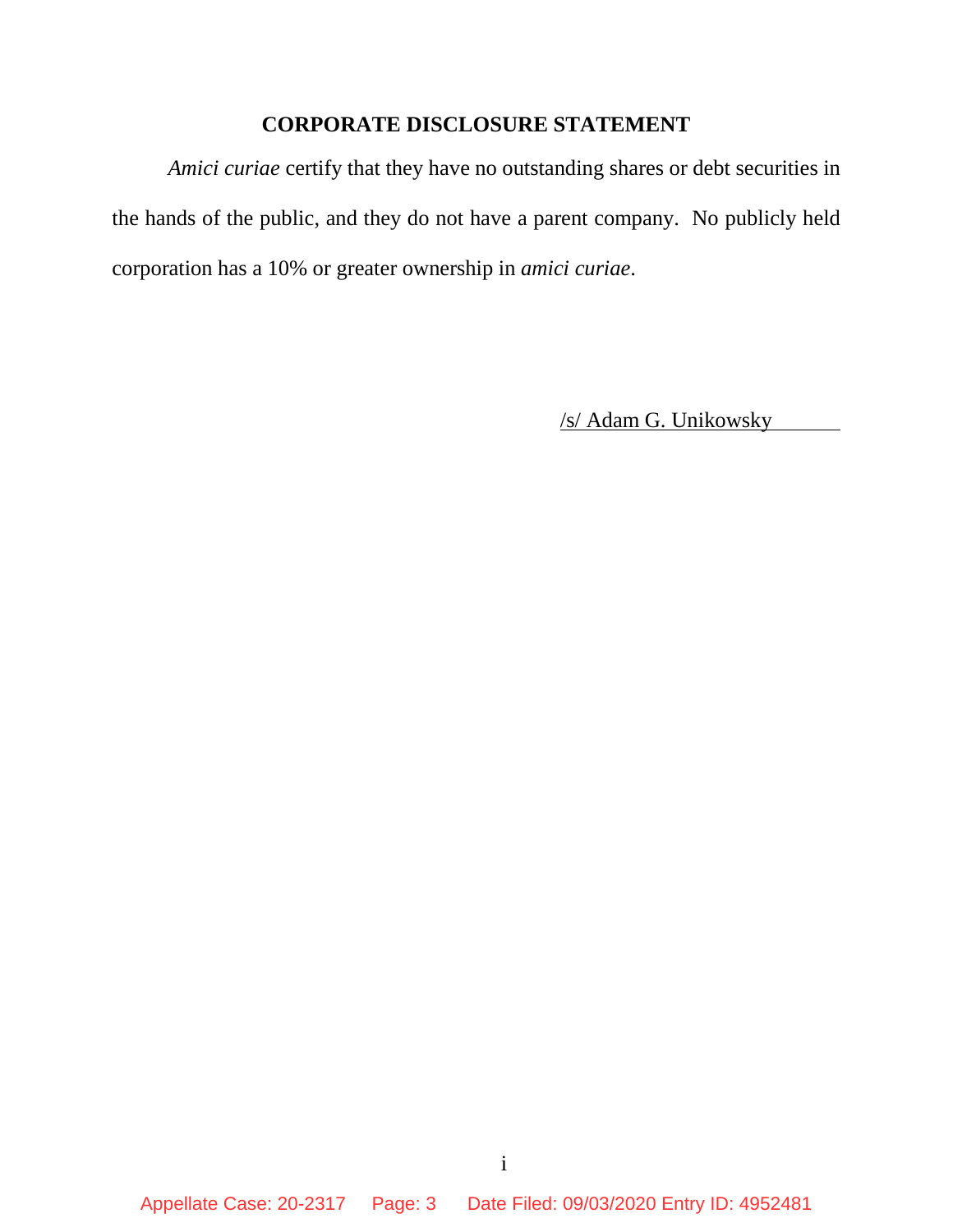# **TABLE OF CONTENTS**

| I.  |                 | The District Court Erred in Certifying a Class to Assert Claims on Be-                                                                                                        |  |
|-----|-----------------|-------------------------------------------------------------------------------------------------------------------------------------------------------------------------------|--|
|     | A.              | The District Court Improperly Conducted Its Choice-of-Law                                                                                                                     |  |
|     | <b>B.</b>       | The District Court's Application of New Jersey and Minnesota<br>Law to Out-of-State Transactions Violated the Commerce<br>Clause—Or, at Least, Created Constitutional Doubt10 |  |
|     | $\mathcal{C}$ . | Certification of Nationwide Classes to Adjudicate Claims Aris-<br>ing under State Law Harms Businesses, Consumers, and States12                                               |  |
| II. |                 |                                                                                                                                                                               |  |
|     | A.              | Class Certification Should Be Reversed Because Individual Is-                                                                                                                 |  |
|     | <b>B.</b>       | <b>Class Certification Should Be Reversed Because Plaintiffs Have</b>                                                                                                         |  |
|     |                 |                                                                                                                                                                               |  |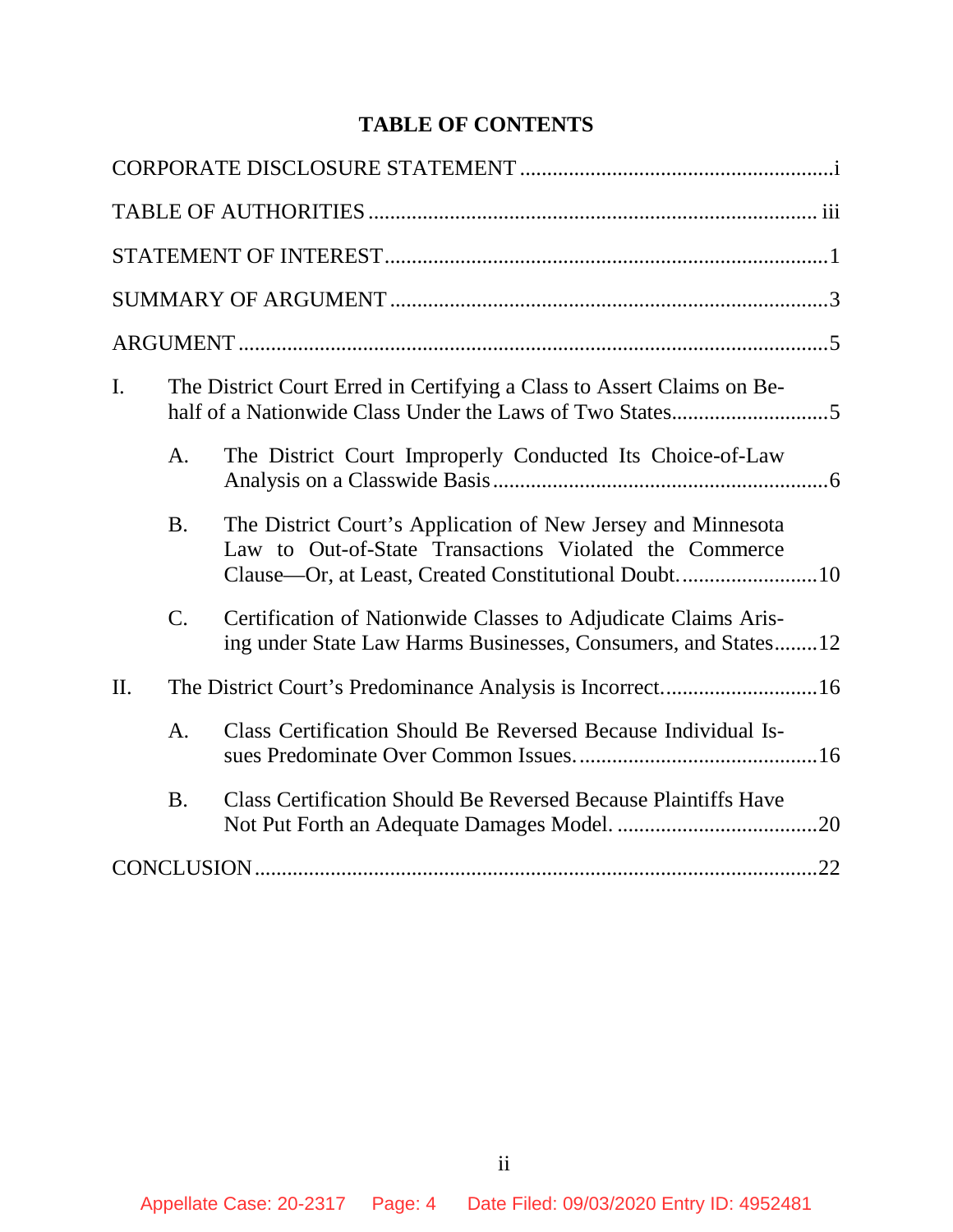# **TABLE OF AUTHORITIES**

**CASES**

| CTIA-The Wireless Ass'n v. City of Berkeley, 928 F.3d 832 (9th Cir.), cert.    |
|--------------------------------------------------------------------------------|
| Granite Re, Inc. v. National Credit Union Administration Board, 956 F.3d       |
| Grovett v. St. Jude Medical, Inc. (In re St. Jude Medical, Inc.), 522 F.3d 836 |
|                                                                                |
|                                                                                |
| North Dakota v. Heydinger, 825 F.3d 912 (8th Cir. 2016) 11, 12                 |
|                                                                                |
|                                                                                |
|                                                                                |
| <b>STATUTES</b>                                                                |
|                                                                                |
| <b>OTHER AUTHORITIES</b>                                                       |
|                                                                                |
|                                                                                |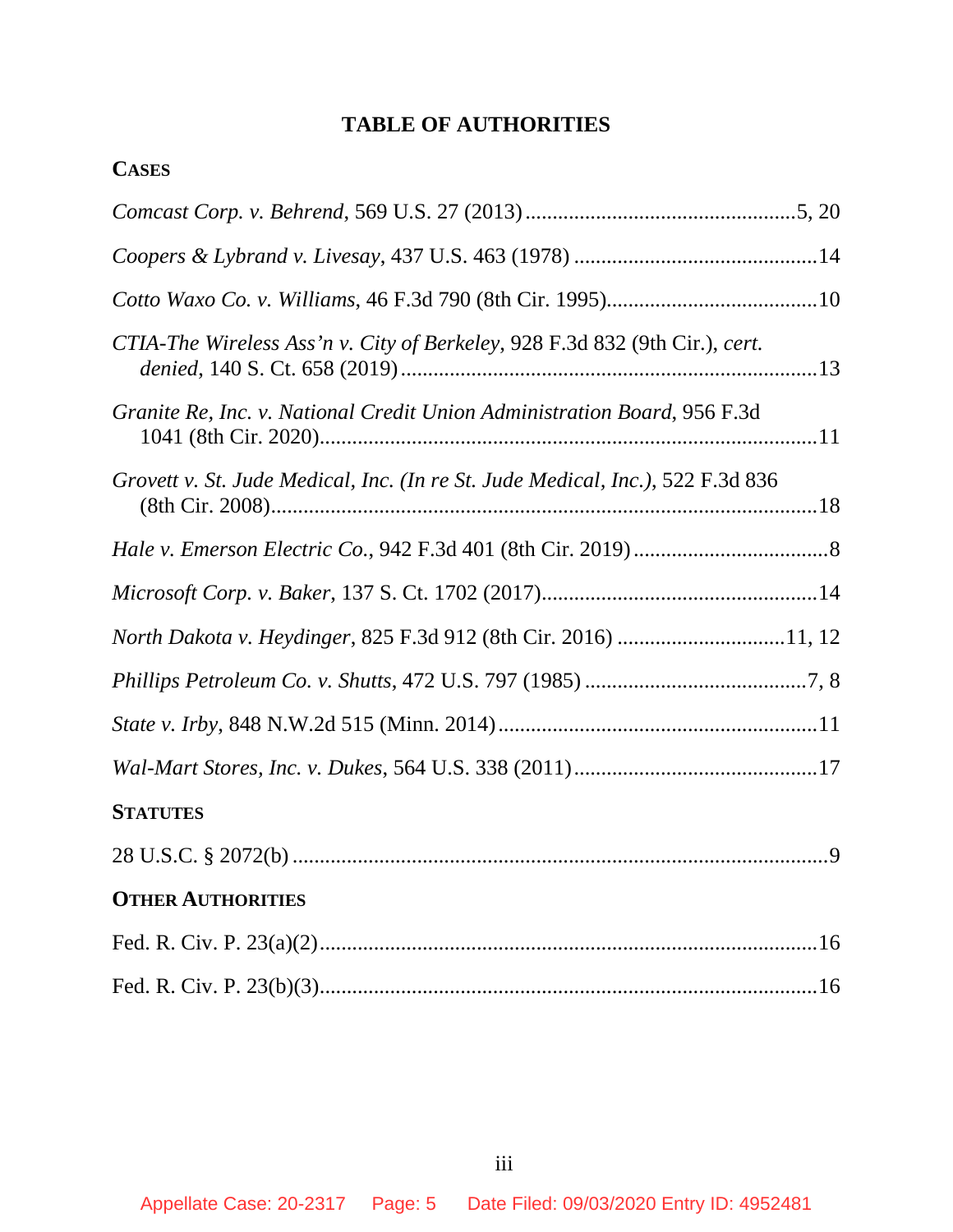All parties consent to the filing of this amicus brief. $<sup>1</sup>$ </sup>

### **STATEMENT OF INTEREST**

The Retail Litigation Center, Inc. (the "RLC") is the only public policy organization dedicated to representing the retail industry in the judiciary. The RLC's members include many of the country's largest and most innovative retailers. They employ millions of workers throughout the United States, provide goods and services to tens of millions of consumers, and account for tens of billions of dollars in annual sales. The RLC seeks to provide courts with retail-industry perspectives on important legal issues impacting its members, and to highlight the potential industry-wide consequences of significant pending cases. Since its founding in 2010, the Retail Litigation Center has participated as an amicus in more than 150 judicial proceedings of importance to retailers.

The Consumer Technology Association (CTA)® is the trade association representing the \$398 billion U.S. consumer technology industry, which supports more than 18 million U.S. jobs. More than 2,200 companies—80% of which are small businesses and startups; others are among the world's best-known brands enjoy the benefits of CTA membership including policy advocacy, market research,

<sup>1</sup> Pursuant to Federal Rule of Appellate Procedure 29(a)(4)(E), *amici* affirm that no party or counsel for a party authored this brief in whole or in part and that no person other than *amici*, their members, or their counsel has made any monetary contributions intended to fund the preparation or submission of this brief.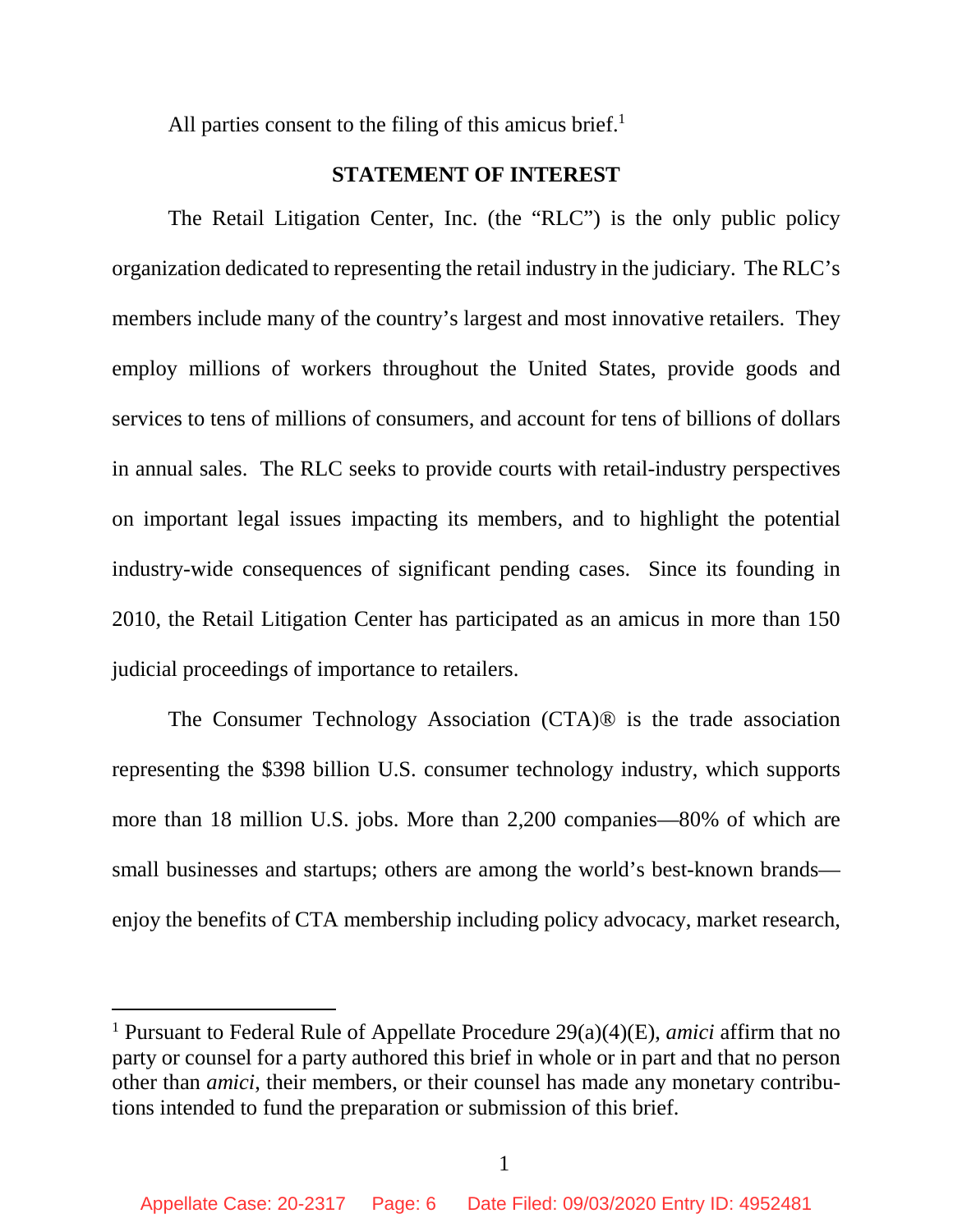technical education, industry promotion, standards development and the fostering of business and strategic relationships. CTA also owns and produces CES®—the world's gathering place for all who thrive on the business of consumer technologies. Profits from CES are reinvested into CTA's industry services.

The Association of Home Appliance Manufacturers ("AHAM") represents manufacturers of major, portable and floor care home appliances, and suppliers to the industry. AHAM's more than 150 members employ tens of thousands of people in the U.S. and produce more than 95% of the household appliances shipped for sale within the U.S. The factory shipment value of these products is more than \$30 billion annually. The home appliance industry, through its products and innovation, is essential to U.S. consumer lifestyle, health, safety and convenience. Through its technology, employees and productivity, the industry contributes significantly to U.S. jobs and economic security.

The Chamber of Commerce of the United States of America is the world's largest business federation. It represents approximately 300,000 direct members and indirectly represents the interests of more than three million companies and professional organizations of every size, in every industry sector, and from every region of the country. One of the Chamber's most important responsibilities is to represent the interests of its members in matters before the courts, Congress, and the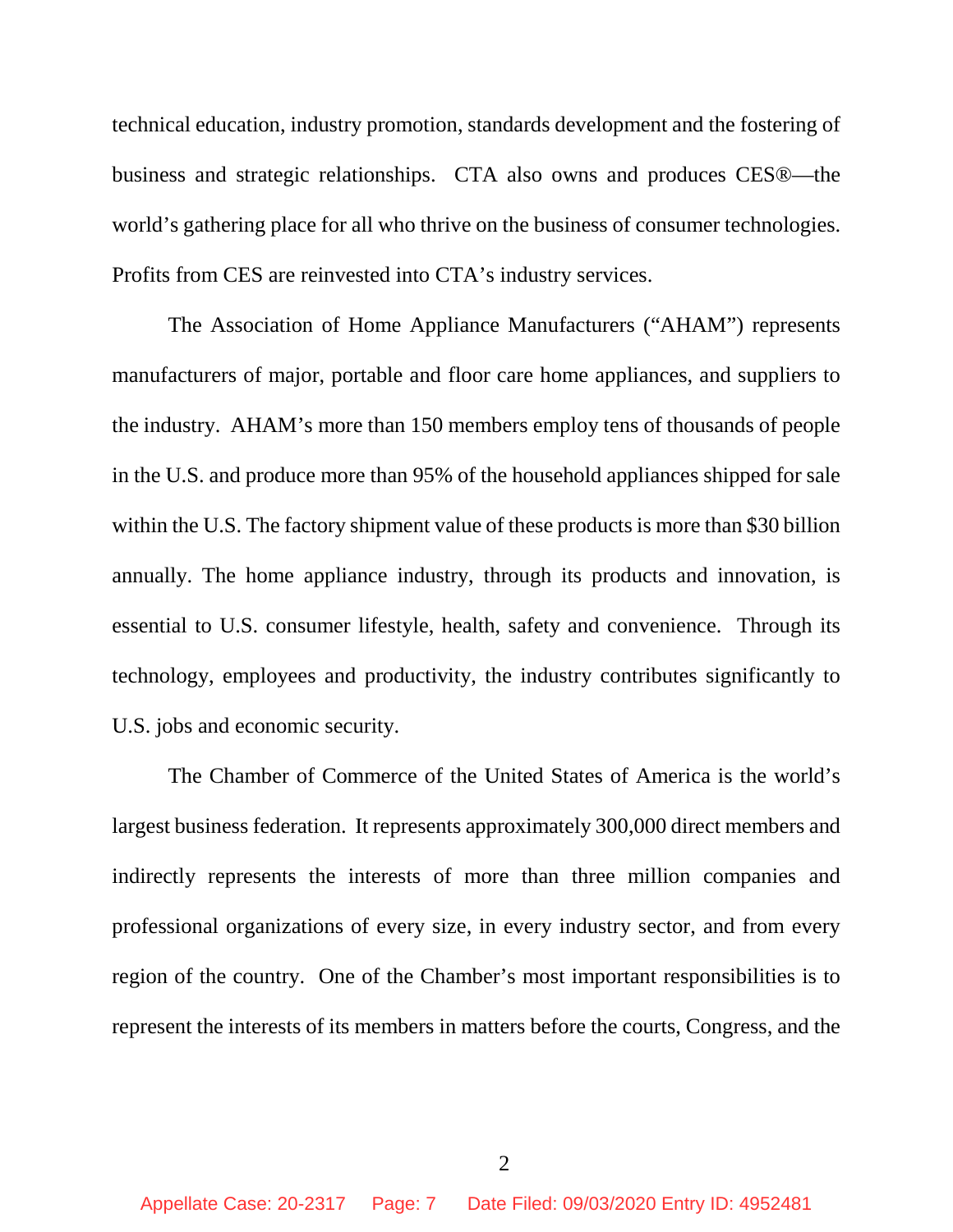Executive Branch. To that end, the Chamber regularly files *amicus curiae* briefs in cases that raise issues of vital concern to the nation's business community.

Notably, *amici* are submitting this brief during the COVID-19 pandemic. Retailers, factories and global supply chains, including *amici's* members, are all experiencing major disruptions as a result of the pandemic and the public health measures that are necessary to curb its spread.

Although *amici* are primarily focused on helping their members deal with the business exigencies presented by this unprecedented crisis, they are also participating in pending litigation that raises issues of greatest importance. Such litigation includes certain class action cases that present the highest concern, given that businesses, including *amici*'s members, are almost always defendants in class action litigation. Moreover, the uncertain nature of the current economy makes many businesses financially vulnerable and therefore even more susceptible to the unfair settlement pressure caused by the improper certification of massive classes. *Amici*'s members—and indirectly the customers, employees, and communities that depend on them—thus have a strong interest in ensuring that the rules governing class certification are applied properly.

### **SUMMARY OF ARGUMENT**

The District Court erred in certifying a national class. As Defendants correctly argue, the District Court's choice-of-law analysis violated the Due Process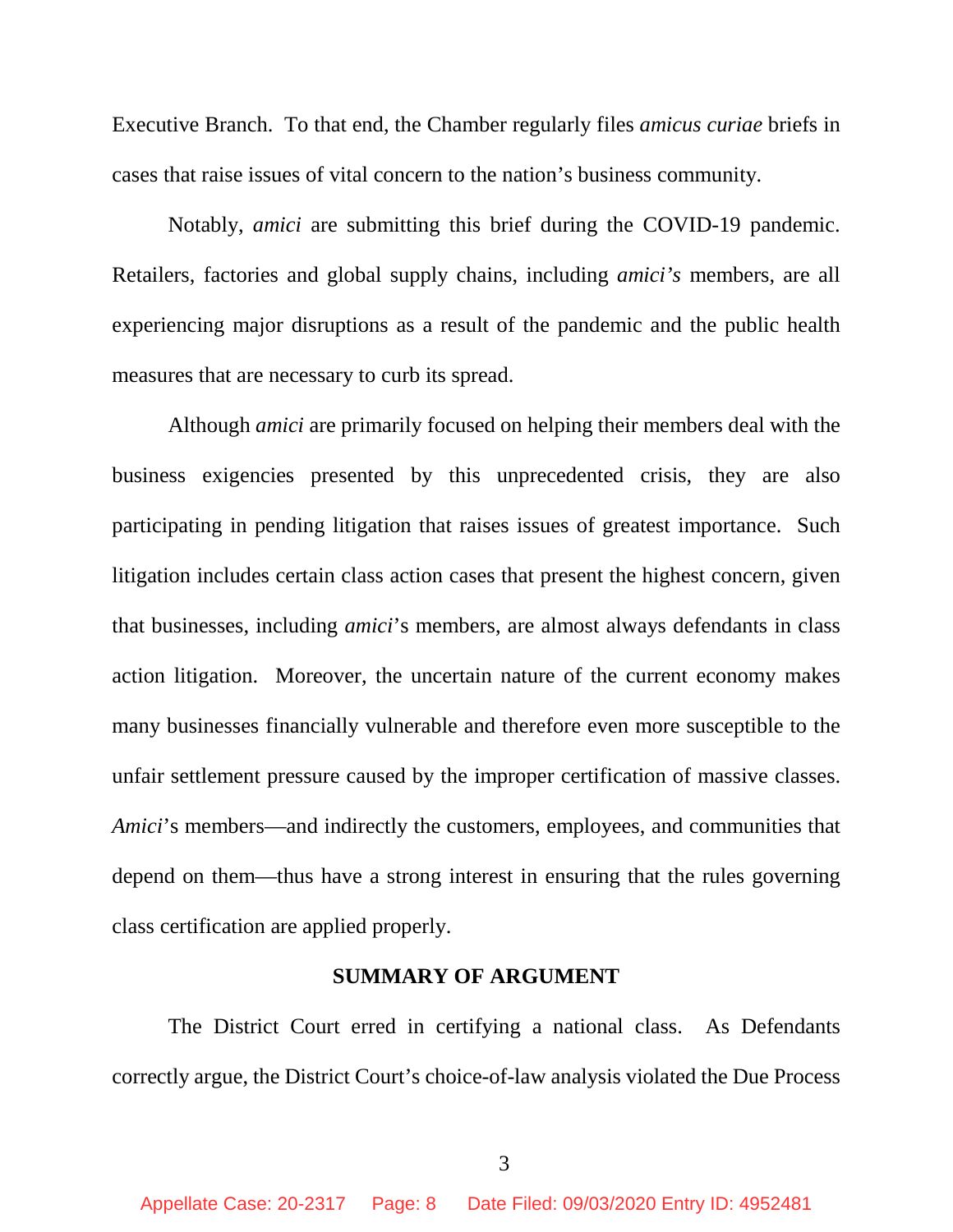Clause. In addition, the District Court erred in conducting a single choice-of-law analysis for all members of the putative class, and in concluding that Minnesota and New Jersey law should apply for all class members nationwide. The District Court overlooked that under this Court's precedents, choice-of-law analysis must be conducted on an individualized basis—and the outcome of that choice-of-law analysis may differ from class member to class member, even for consumers within a particular state. The need to conduct a consumer-by-consumer choice-of-law analysis should have precluded class certification.

Not only does the District Court's class certification decision violate the Due Process Clause, but it also violates the Commerce Clause. The Commerce Clause bars states from regulating transactions that take place in other states, which is exactly what Minnesota and New Jersey would be doing if the District Court's choice-of-law analysis stands. At a minimum, considerations of constitutional avoidance require applying choice-of-law principles in a manner that would avoid the risk of a constitutional violation.

Certifying national classes to adjudicate state law claims is not only bad law, but also bad policy. It harms businesses by subjecting them to multiple state laws with respect to activities within a single state and by creating massive and unwieldy classes that threaten exorbitant liability. It harms consumers by forcing them into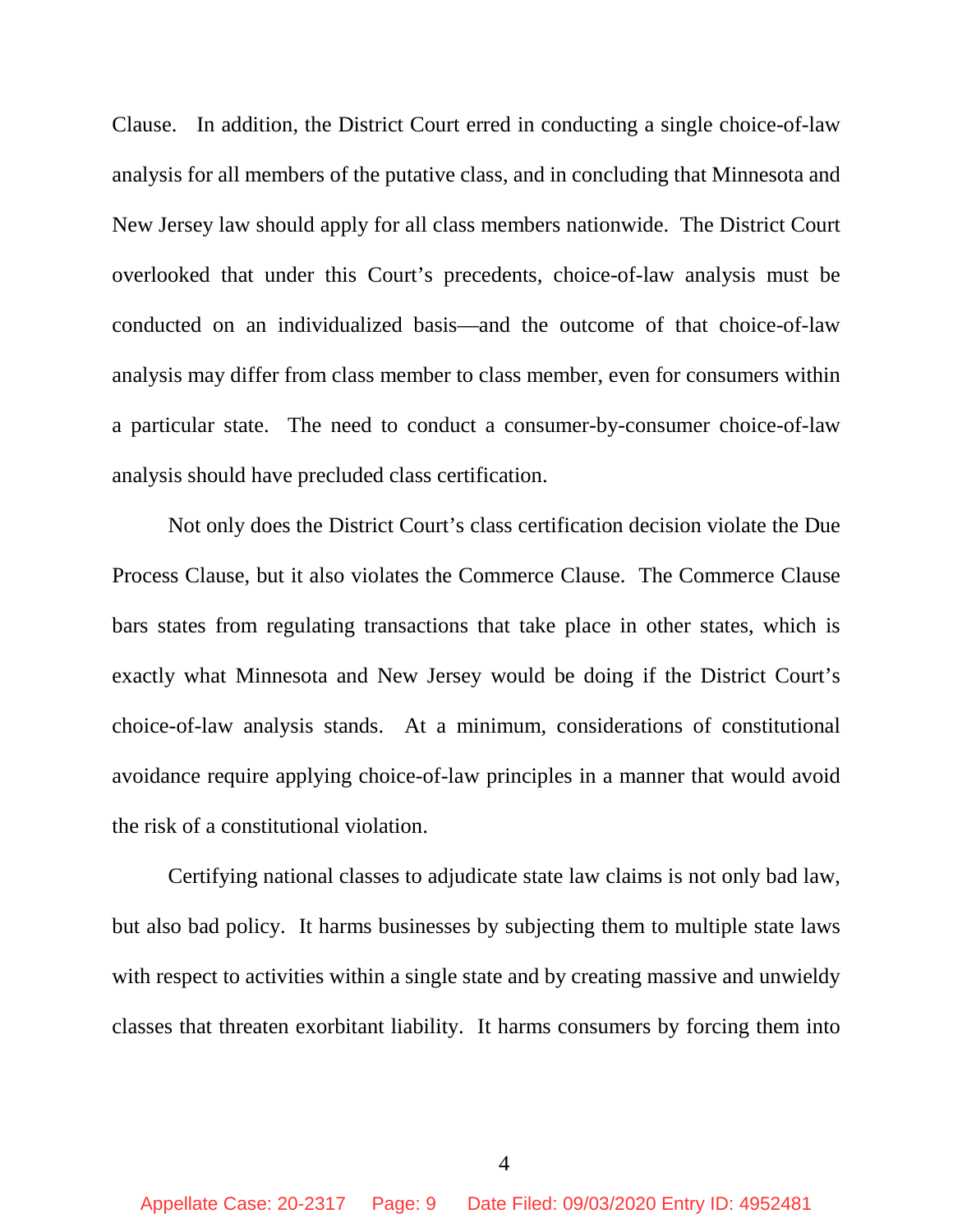putative classes under state laws that may be contrary to each consumer's interests. And it undermines federalism by permitting states to regulate across state lines.

The District Court's decision should be reversed on the independent ground that Plaintiffs did not establish predominance, as required to certify a damages class under Federal Rule of Civil Procedure 23(b)(3). Different consumers with different preferences and different budgets were exposed to different product tags from different retailers, with different sales associates conveying different marketing and messages. No two plaintiff's cases are alike, so the class should not have been certified. The Advisory Committee Notes accompanying Rule 23 illuminate this case as the paradigm for inappropriate class certification.

Class certification was additionally unwarranted for the independent reason that Plaintiffs' damages model was completely untethered from their own theory of liability. This Court should reaffirm the Supreme Court's holding in *Comcast Corp. v. Behrend*, 569 U.S. 27 (2013), that a class cannot be certified unless the plaintiffs proffer a damages model consistent with their theory of liability.

#### **ARGUMENT**

### **I. The District Court Erred in Certifying a Class to Assert Claims on Behalf of a Nationwide Class Under the Laws of Two States.**

The District Court certified national classes consisting of millions of consumers who bought certain LG LED televisions *anywhere* in the United States over the last decade. The District Court reasoned that all class members could assert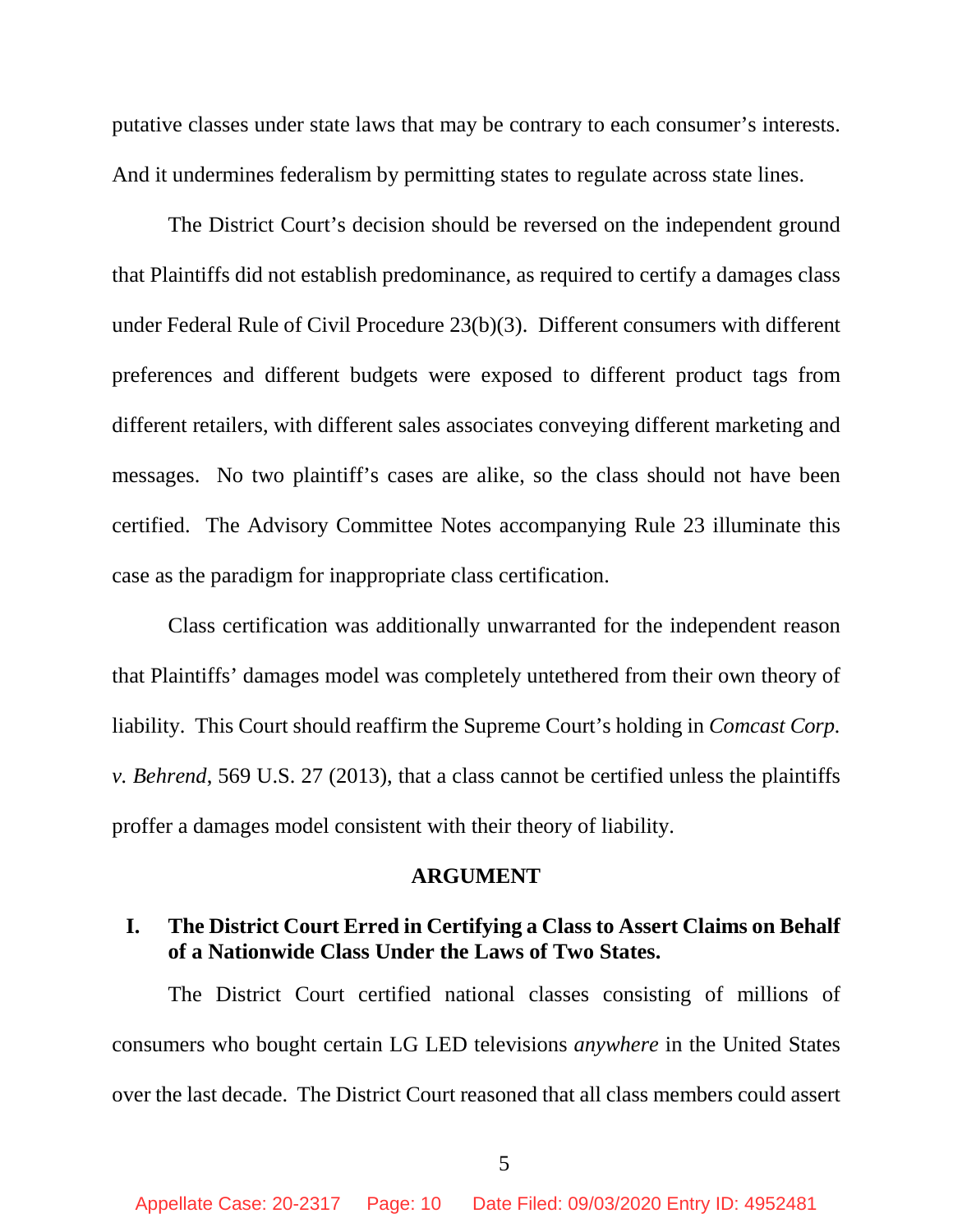claims under Minnesota or New Jersey law because the defendants are Minnesota and New Jersey businesses—regardless of whether the class members had ever been to those states, or were aware that the defendants had any connection to those states.

*Amici* agree with Defendants that the District Court's choice-of-law analysis violated both the federal Constitution and Minnesota state law. *Amici* write separately to make three points. First, in its choice-of-law analysis, the District Court made a critical error: it resolved the choice-of-law question on a classwide basis without determining whether the choice-of-law analysis might differ from class member to class member. Second, the District Court's choice-of-law analysis violated not only the Due Process Clause, but also the Commerce Clause. Third, the District Court's decision will cause grave practical consequences for *amici* and their members.

# **A. The District Court Improperly Conducted Its Choice-of-Law Analysis on a Classwide Basis.**

The District Court ruled that certifying the nationwide class complied with the Due Process Clause. That ruling contained a critical error: the District Court conducted a single choice-of-law analysis for all class members, overlooking the individualized nature of choice-of-law analyses that will differ among class members. Because individualized choice-of-law questions predominate over any common issues, the Court should reverse the grant of class certification.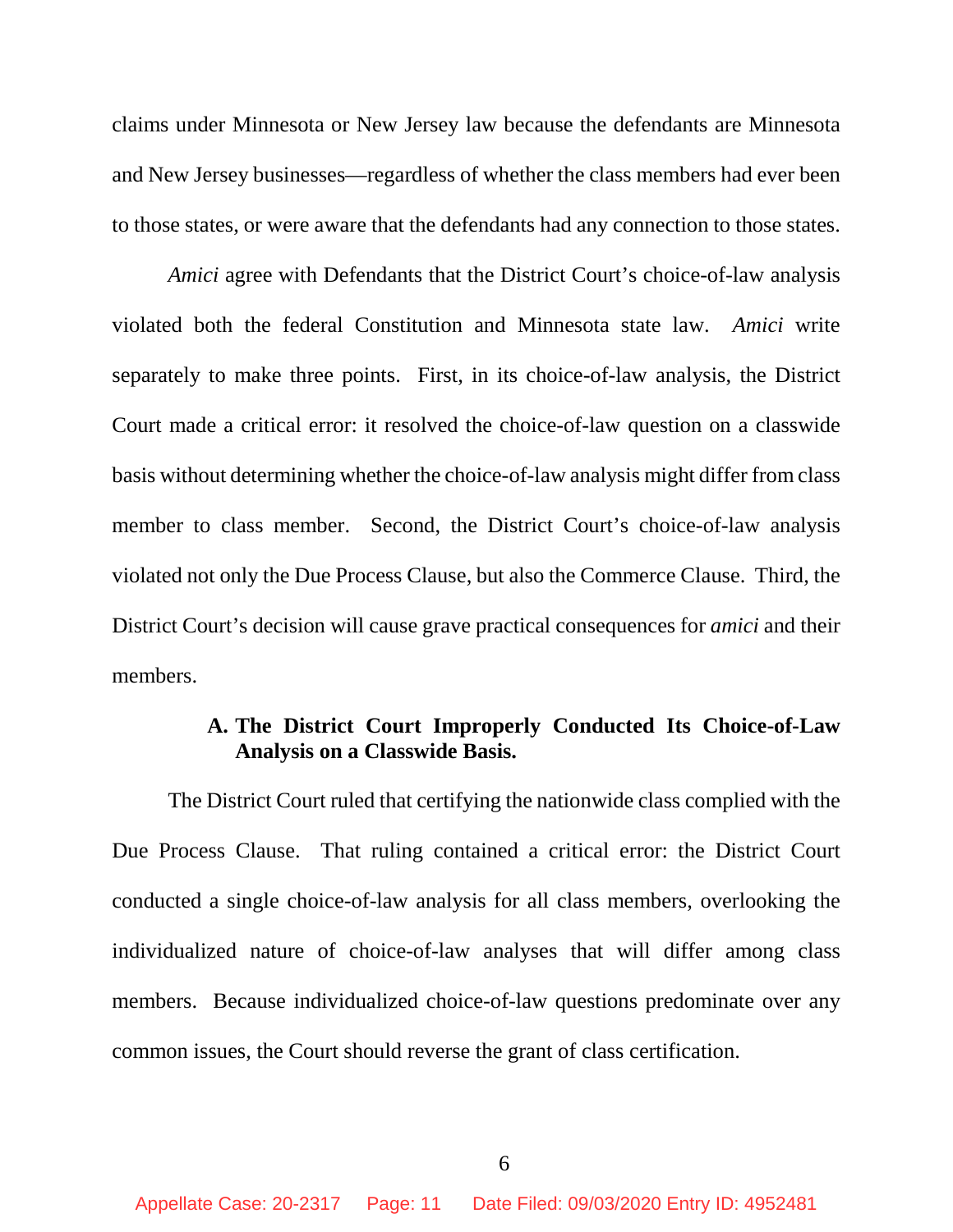Extraterritorial application of state law is constrained by the Due Process Clause. "[F]or a State's substantive law to be selected in a constitutionally permissible manner, that State must have a significant contact or significant aggregation of contacts, creating state interests, such that choice of its law is neither arbitrary nor fundamentally unfair." *Phillips Petroleum Co. v. Shutts*, 472 U.S. 797, 818 (1985) (quotation marks omitted). "When considering fairness in this context, an important element is the expectation of the parties." *Id.* at 822.

The District Court concluded that Minnesota and New Jersey law could constitutionally be applied to Best Buy and LG, respectively, because Best Buy and LG were headquartered there. As Defendants explain, that fact is insufficient to establish that Minnesota and New Jersey law may be applied under the Due Process Clause. Def. Br. 20-32.

In addition, the District Court committed a distinct error. The District Court incorrectly assumed that the constitutional choice-of-law inquiry could be conducted for all class members in one fell swoop. It stated: "to the extent that a consumer contemplated potential choice-of-law issues when purchasing a television—a generous assumption—they likely thought that either the law of the state of purchase, the law of Minnesota, where Best Buy is headquartered, or perhaps the law of New Jersey, where LG is headquartered would apply." Add. 21 (emphasis omitted). The District Court therefore concluded (based on its surmise that a *generic*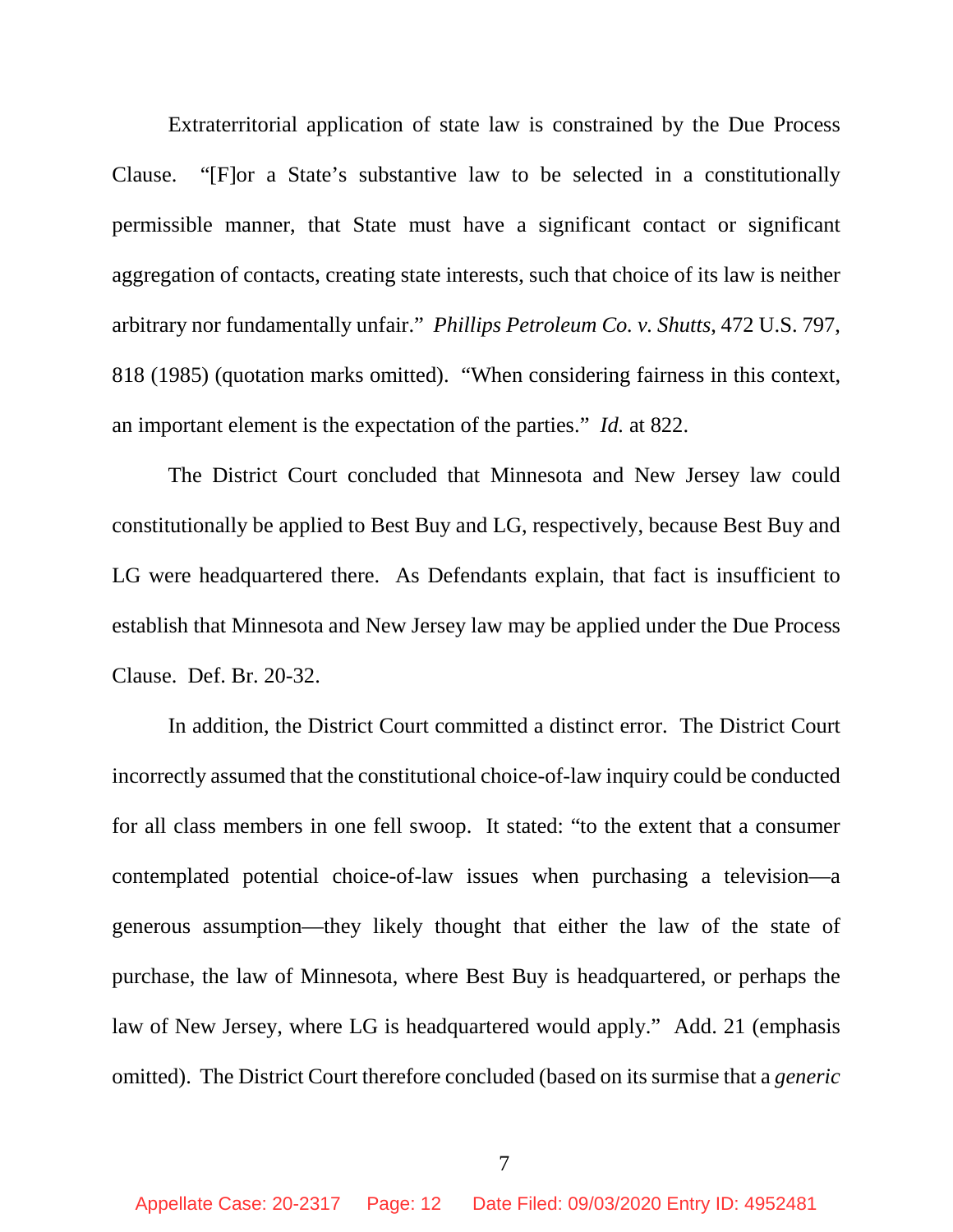consumer "likely" would have thought that either Minnesota or New Jersey law applies) that *all* class members may invoke Minnesota or New Jersey law.

That speculative analysis was incorrect. Choice-of-law analysis must be *individualized*, not aggregated. As this Court recently explained, a "district court must conduct an individualized choice-of-law analysis that is susceptible to meaningful appellate review to ensure that the application of a given state's 'law is neither arbitrary nor fundamentally unfair.'" *Hale v. Emerson Elec. Co.*, 942 F.3d 401, 404 (8th Cir. 2019) (per curiam) (quoting *Grovett v. St. Jude Medical, Inc. (In re St. Jude Medical, Inc.),* 425 F.3d 1116, 1120 (8th Cir. 2005)). And a nationwide class cannot be certified unless *each individual* in the class may assert the protections of Minnesota and New Jersey law. *See Shutts*, 472 U.S. at 821-22 ("Kansas must have a 'significant contact or significant aggregation of contacts' to the claims asserted by *each member of the plaintiff class*, contacts 'creating state interests,' in order to ensure that the choice of Kansas law is not arbitrary or unfair.").

Further, that individualized analysis will differ from class member to class member. The due process analysis turns on the "expectation of the parties." *Shutts*, 472 U.S. at 822. This requires analyzing the expectation of the *actual parties*, not speculating about the expectation of a hypothetical generic consumer. Some particularly conscientious class members might carefully review background information about Best Buy and LG's corporate structure before they buy a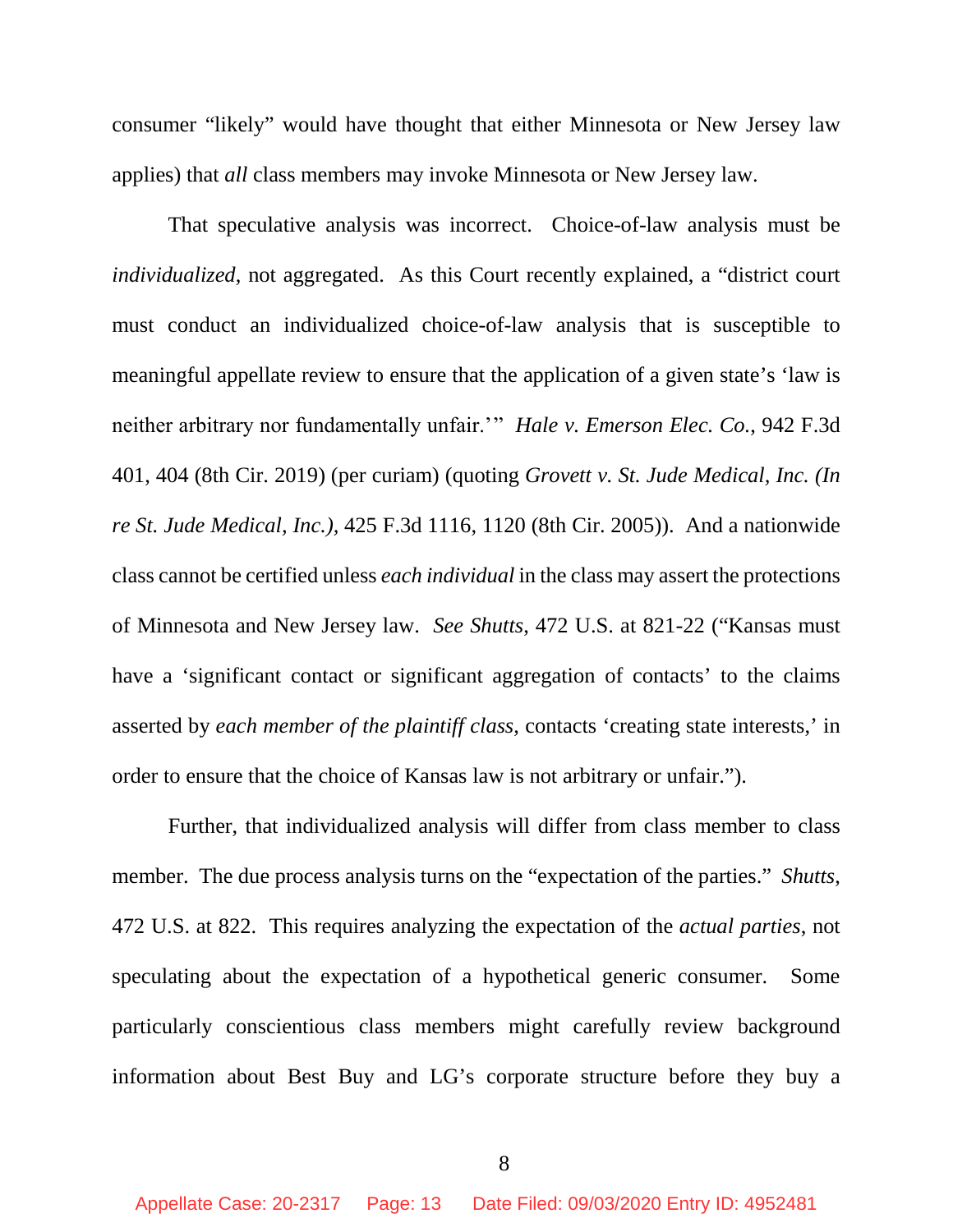television, and expect that Minnesota and New Jersey law will apply. Other probably most—class members simply buy televisions they like without researching this background information, and would assume the transaction is governed by the law of the state in which they live.

It is impossible to try all class members' claims together unless the same law applies to all of them. Yet it is impossible to determine what law applies to any class member without an individualized analysis. Because there is no way to determine Defendants' liability to *any*—let alone all—class members without conducting an individualized choice-of-law analysis with respect to each class member, the District Court should have denied class certification.

The District Court may have concluded that it was more convenient to analyze the expectations of a hypothetical generic class member than it would have been to consider the expectations of each class member individually. But convenience is not a permissible basis to alter the substantive choice-of-law standard. The Rules Enabling Act bars courts from using the class-action device in a way that would "abridge … any substantive right" of any party. 28 U.S.C. § 2072(b). This means that defendants must be permitted to assert the same substantive defenses as they would assert in individualized litigation. Here, if class members had brought individual lawsuits, then the defendants could have made individualized arguments that the applicable law for a particular plaintiff was a different state's law—and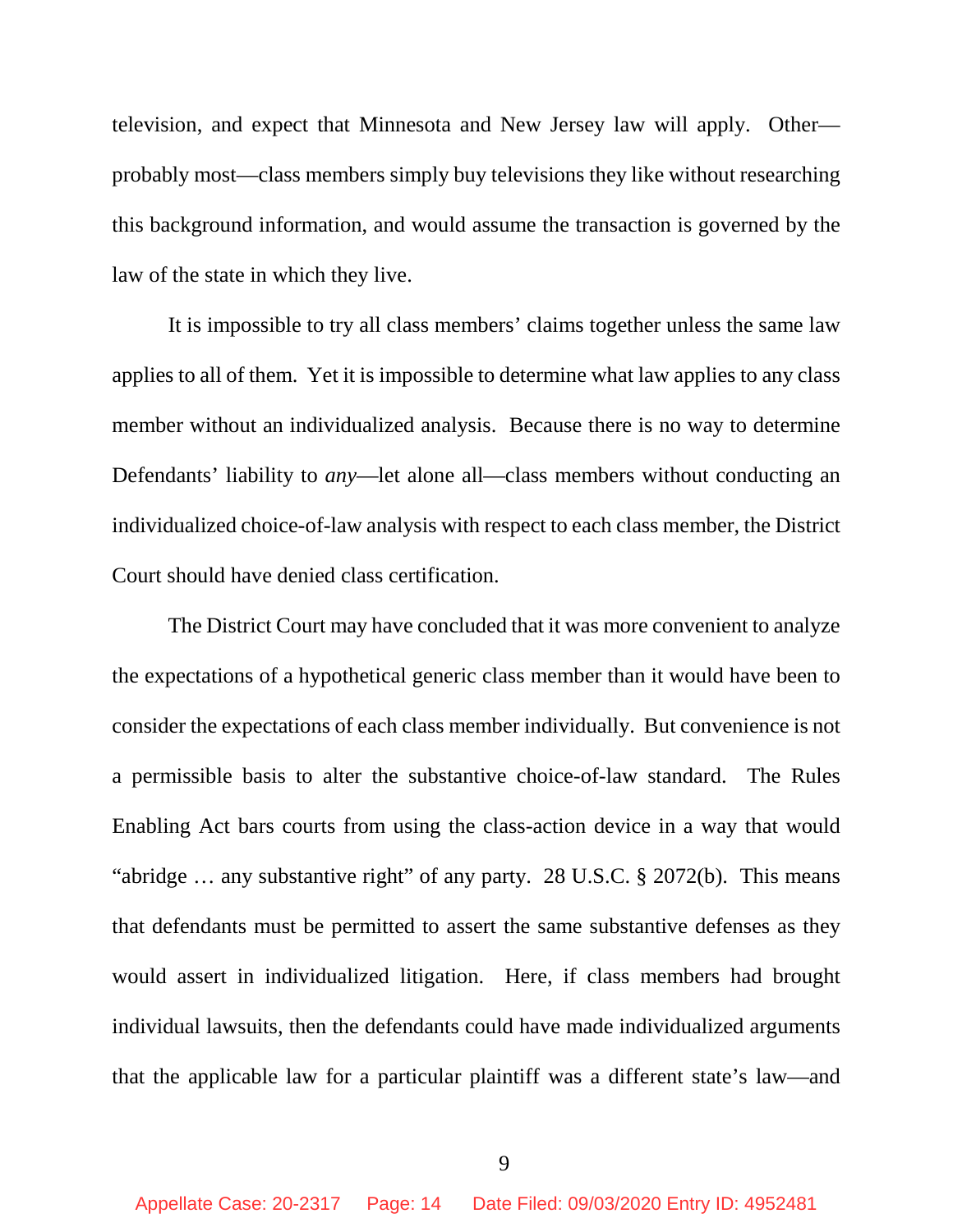asserted a defense to liability based on that state's law. For instance, if a particular plaintiff admitted in discovery that he had no idea Best Buy and LG were from Minnesota and New Jersey, the defendants could have argued that Minnesota and New Jersey law should not apply. The fact that Plaintiffs filed a putative class action should not strip Defendants of the right to make those individualized arguments. The District Court therefore erred in conducting a choice-of-law analysis on a classwide basis.

# **B. The District Court's Application of New Jersey and Minnesota Law to Out-of-State Transactions Violated the Commerce Clause—Or, at Least, Created Constitutional Doubt.**

Extraterritorial application of state law implicates not only the Due Process Clause, but also the Commerce Clause. Under the Commerce Clause, "a state regulation is per se invalid when it has an 'extraterritorial reach,' that is, when the statute has the practical effect of controlling conduct beyond the boundaries of the state." *Cotto Waxo Co. v. Williams*, 46 F.3d 790, 793 (8th Cir. 1995). "The Commerce Clause precludes application of a state statute to commerce that takes place wholly outside of the state's borders." *Id.*

The application of Minnesota and New Jersey law to out-of-state transactions would have "the practical effect of controlling conduct beyond the boundaries of the state," *id.*, in violation of the Commerce Clause. If Best Buy sells an LG television in Alaska or Florida, and the transaction is legal under both federal law and Alaska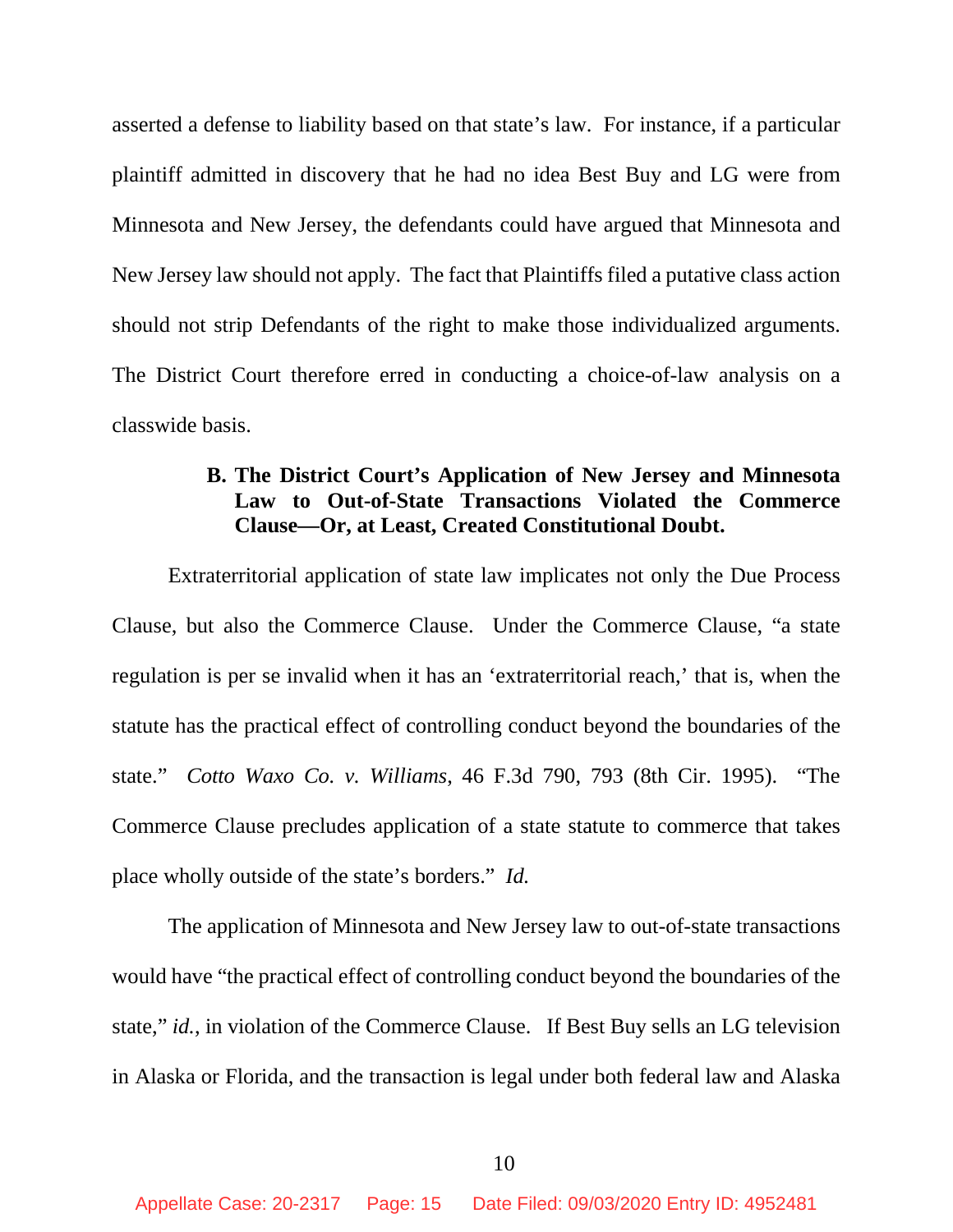or Florida law, then the transaction is legal, period. Under our federal system, outof-state transactions are none of Minnesota or New Jersey's business, and they may not impede out-of-state commerce by attempting to regulate those transactions.

At a minimum, the Court should apply state choice-of-law principles in a manner that would avoid constitutional doubt. "[A] court may shun an interpretation that raises serious constitutional doubts and instead may adopt an alternative that avoids those problems." *Granite Re, Inc. v. Nat'l Credit Union Admin. Bd.*, 956 F.3d 1041, 1048 (8th Cir. 2020) (quoting *Jennings v. Rodriguez*, 138 S. Ct. 830, 836 (2018) (quotation marks omitted)); *accord State v. Irby*, 848 N.W.2d 515, 521 (Minn. 2014) ("[I]f we can construe a statute to avoid a constitutional confrontation, we are to do so." (quotation marks omitted)). As Defendants explain, standard choice-of-law principles should have precluded application of Minnesota and New Jersey law on a nationwide basis. But even if this were a close question, the Court should construe those choice-of-law principles in a manner that would avoid any potential Commerce Clause violation.

This Court's decision in *North Dakota v. Heydinger*, 825 F.3d 912 (8th Cir. 2016), demonstrates both of those approaches. In *Heydinger*, Minnesota required out-of-state businesses to comply with certain regulations "any time they enter into a transaction or agreement that may 'import' electricity into Minnesota." 825 F.3d at 921 (opinion of Loken, J.). In separate opinions, Judge Loken and Judge Colloton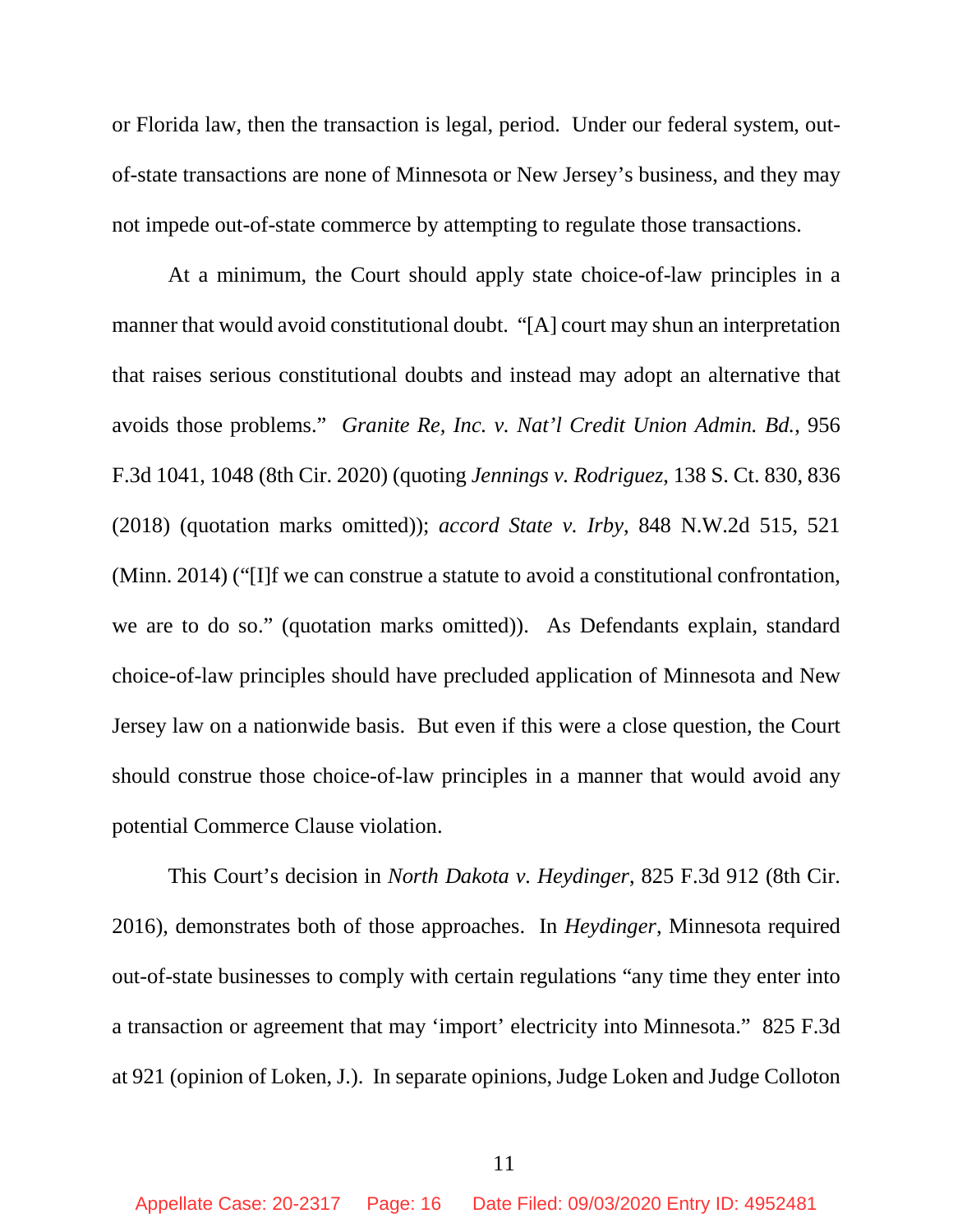both concluded that the statute was invalid, but for different reasons. Judge Loken concluded that Minnesota's statute violated the Commerce Clause. He acknowledged that "Minnesota and other States have long regulated the siting, construction, and operation of electric generating facilities located within their borders." *Id.* at 922 (opinion of Loken, J.) But he nonetheless concluded that Minnesota's statute was unconstitutional because its "practical effect is to control activities taking place *wholly* outside Minnesota." *Id.* Judge Colloton declined to resolve the Commerce Clause question, pointing to the "practice of deciding statutory claims first to avoid unnecessary constitutional adjudications." *Id.* at 927 (opinion of Colloton, J.) (quotation marks omitted). He concluded that federal law, as a matter of statutory interpretation, preempted the state statute, making it unnecessary to resolve the Commerce Clause question. *Id.* Under either of those two approaches, the Court should reject the District Court's choice-of-law-analysis. Under Judge Loken's view, the District Court's application of Minnesota and New Jersey law nationwide violated the Commerce Clause. Under Judge Colloton's view, the Court should adopt Defendants' choice-of-law argument as a basis to avoid the constitutional question.

### **C. Certification of Nationwide Classes to Adjudicate Claims Arising under State Law Harms Businesses, Consumers, and States.**

The District Court's choice-of-law decision is wrong not only as a matter of law, but also as a matter of policy.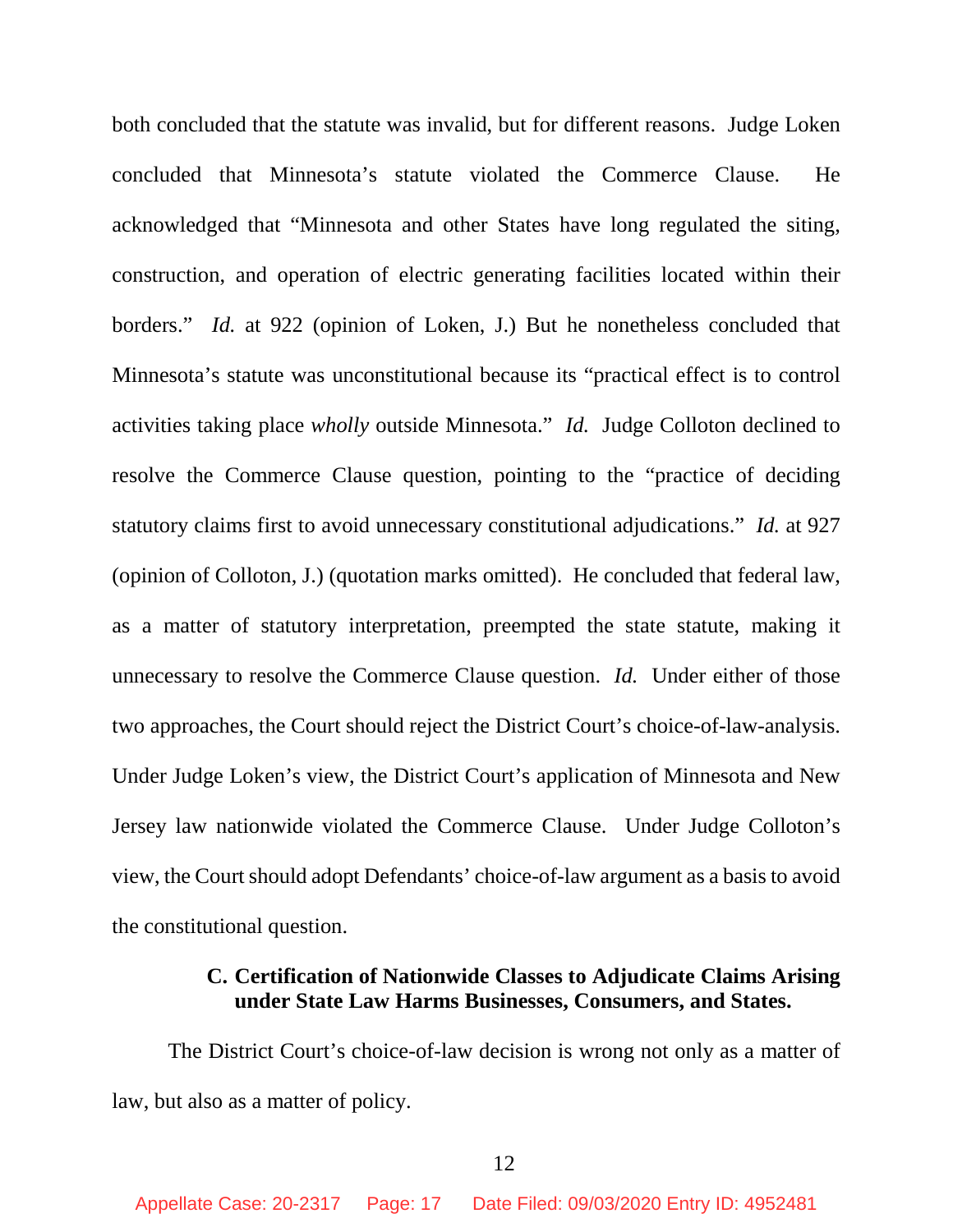Extraterritorial application of state law harms businesses, consumers, and states. Businesses are harmed because extraterritorial application of state law creates the risk that activities of businesses within a single state will be subject to multiple states' laws. If the District Court's ruling stands, then a national retailer incorporated in State A, with its principal place of business in State B, operating a store in State C, will be unable to determine whether the consumer protection laws of State A, State B, or State C apply to a particular transaction. To protect itself from liability, the retailer may be forced to comply simultaneously with multiple states' consumer protection laws in every state in which it does business. At best, such compliance is cumbersome. At worst, it may be impossible when states' laws are inconsistent, such as if one state's consumer-protection statute mandates a disclosure while another state's consumer-protection statute deems that disclosure false and misleading. *Compare, e.g.*, *CTIA-The Wireless Ass'n v. City of Berkeley*, 928 F.3d 832, 836-37 (9th Cir. 2019) (upholding law requiring cell phone retailers to make certain disclosures to purchasers), *with id.* at 853 (Friedland, J., dissenting) (finding that law "require[s] businesses to make false or misleading statements about their own products").

Moreover, certification of nationwide classes harms businesses for an additional reason. Class-action lawyers frequently seek extraterritorial application of state law in order to certify national classes. The stakes of certifying nationwide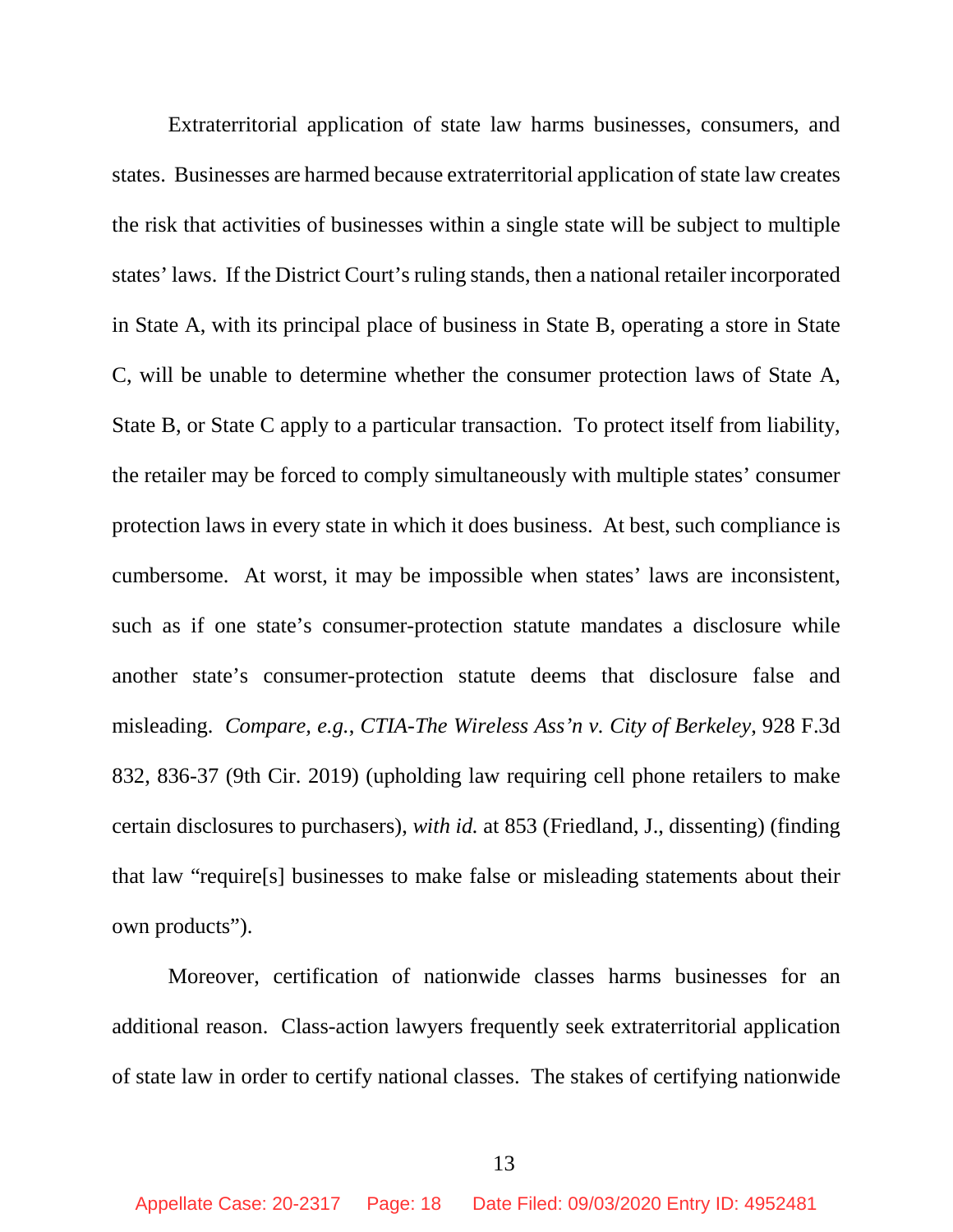classes are so dramatic that companies are often forced to settle, regardless of whether they may have meritorious defenses. As the Supreme Court has emphasized, if class litigation is not properly managed, class certification "may so increase the defendant's potential damages liability and litigation costs that he may find it economically prudent to settle and to abandon a meritorious defense." *Coopers & Lybrand v. Livesay*, 437 U.S. 463, 476 (1978); *accord Microsoft Corp. v. Baker*, 137 S. Ct. 1702, 1715 (2017) (noting that "an order granting class certification may force a defendant to settle rather than run the risk of potentially ruinous liability" (quotation marks, ellipses and brackets omitted)). This concern is magnified in the context of a nationwide class, in which class certification can instantly transform a run-of-the-mill lawsuit for nominal individual damages into bet-the-company litigation. And the problem is yet worse when a defendant faces financial struggles. A financially stable company may be willing to defend against an abusive class action despite the small risk of an adverse judgment, so as to avoid the risk of copycat class actions. But a financially struggling company may not be willing to face the risk of a judgment that could force it into bankruptcy. Faithful application of choice-of-law principles is necessary to ensure that businesses have a fair chance to defend themselves in litigation.

Extraterritorial application of state law harms consumers as well. It is far from clear that consumers benefit when businesses are forced to comply (or attempt to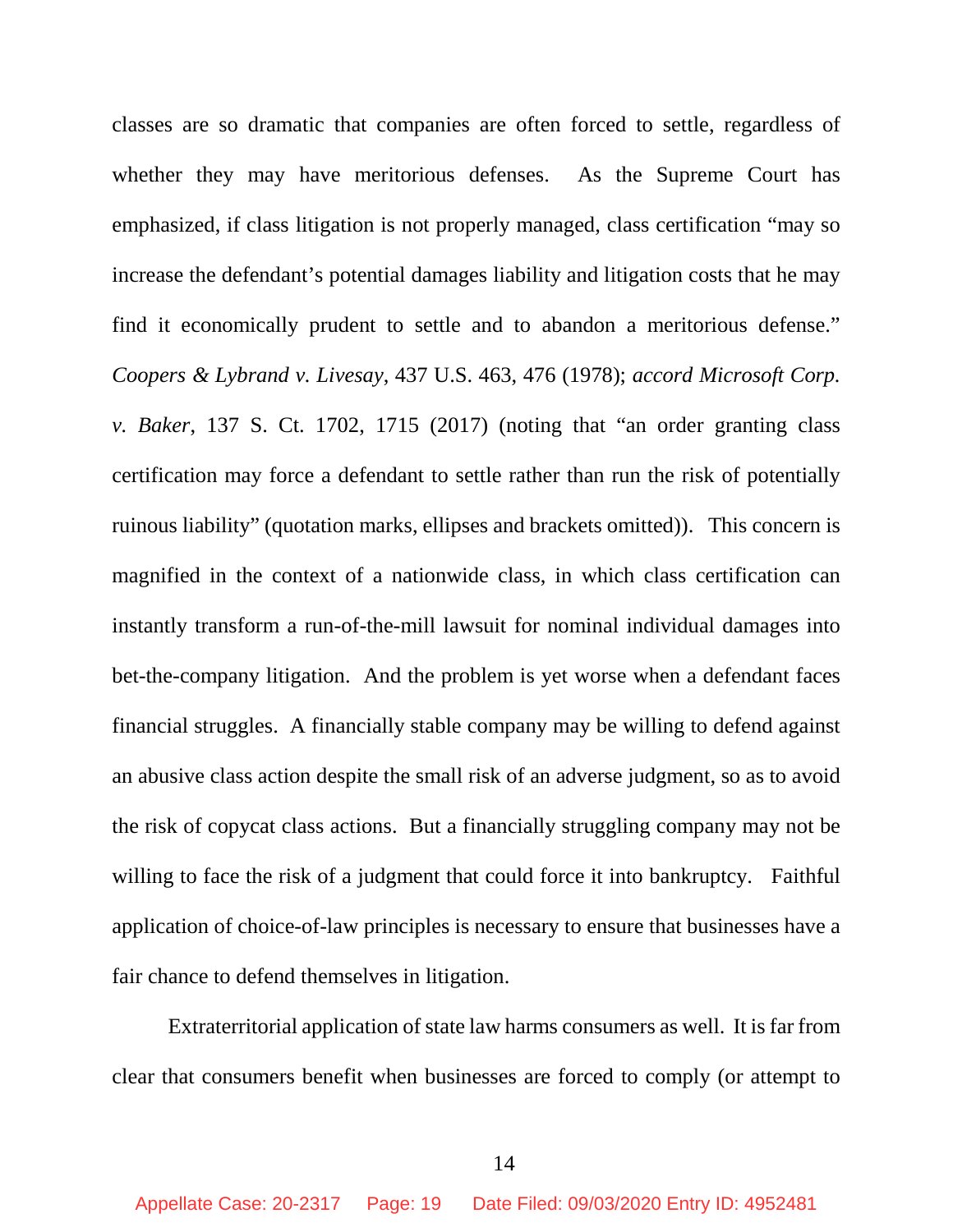comply) with multiple states' laws simultaneously. This may lead to consumers receiving a confusing array of warnings and disclaimers, and ultimately bearing higher prices to compensate businesses for their compliance efforts. Moreover, extraterritorial application of state law introduces a wedge between consumers and the class action lawyers who purport to represent their interests. Class counsel prefer certification of nationwide classes: nationwide classes both increase businesses' incentive to settle, and increase the size of fee awards associated with those settlements. As a result, class counsel always have an incentive to argue for a single state's law applying nationwide. Individual consumers, however, may be better off with the law of their own state than the law of some other state that class counsel selected purely for the purpose of certifying a nationwide class.

Finally, extraterritorial application of state law hurts states. In our system of federalism, different states have different views on the appropriate extent of regulation. Some states may conclude that lighter regulation is necessary for businesses to flourish. Others may conclude that heavier regulation is necessary to protect consumers. Some states may believe that detailed disclaimers at the point of sale are helpful to consumers. Others may believe that mandating such disclaimers increases the risk of liability without protecting consumers who will not listen to or understand those disclaimers. States that favor more stringent consumer-protection laws are generally free to implement their preferred policies with respect to in-state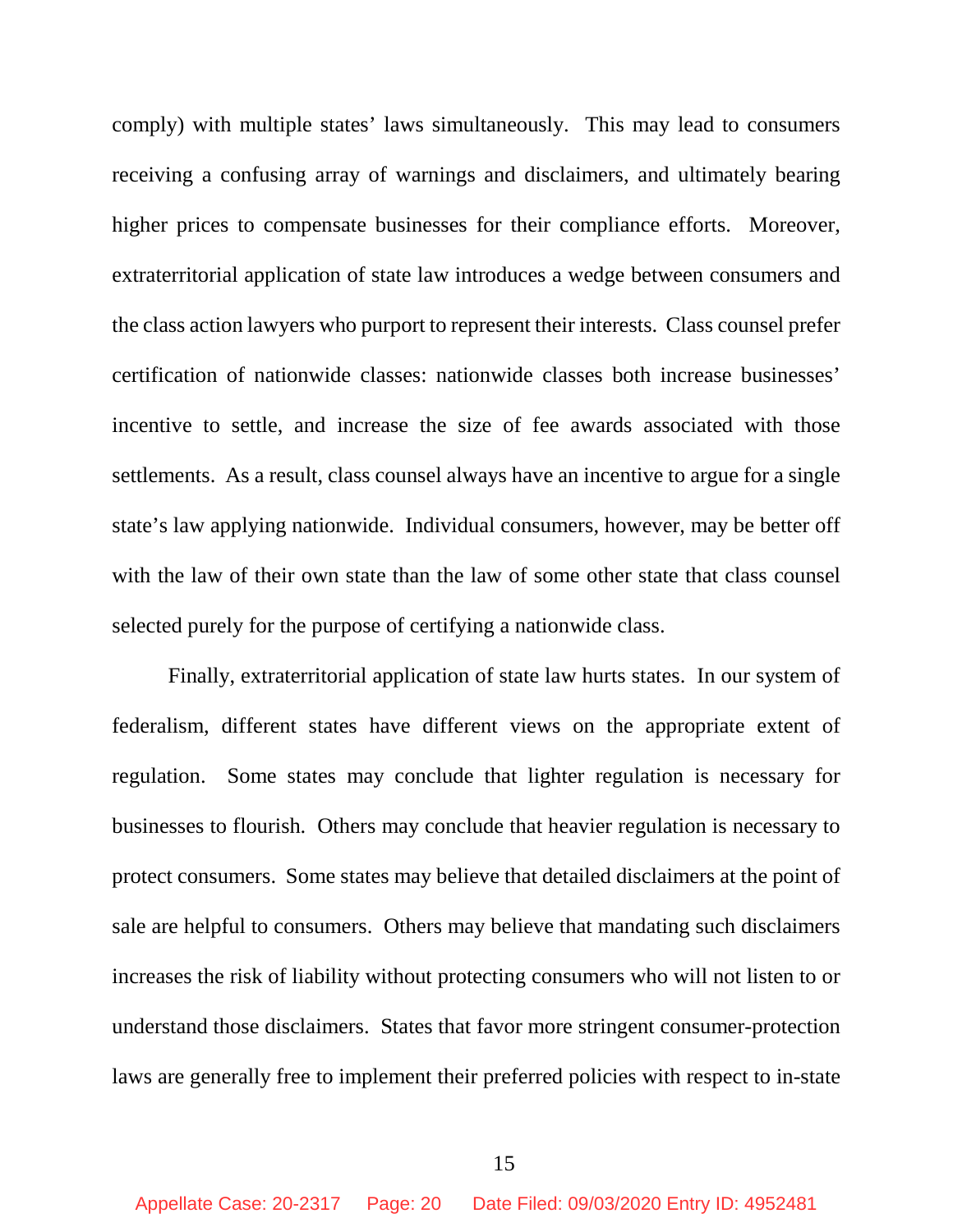transactions, to the extent those policies comply with federal constitutional and statutory law. At the same time, states that favor lighter regulation should have the opportunity to implement their preferred policies with respect to in-state transactions, too. Yet under the District Court's approach, they cannot. Rather, states can regulate transactions in other states—even if those other states oppose that regulation. Reversing the District Court's class certification order would not only protect businesses and consumers, but would also promote federalism.

### **II. The District Court's Predominance Analysis is Incorrect.**

As Defendants explain, the District Court gravely erred in concluding that Plaintiffs satisfied Rule 23(b)(3)'s predominance requirement. As to both liability and damages, individual issues overwhelm common issues. *Amici* write separately to explain that the District Court's predominance decision is fundamentally contrary to Rule 23's purpose and history.

# **A. Class Certification Should Be Reversed Because Individual Issues Predominate Over Common Issues.**

To obtain class certification, a plaintiff bears the burden of proving that all requirements of Rule 23 are satisfied, including—among others—that "there are questions of law or fact common to the class." Fed. R. Civ. P. 23(a)(2). To certify a damages class, the plaintiff bears the additional burden of showing, among other things, that "questions of law or fact common to class members predominate over any questions affecting only individual members." Fed. R. Civ. P. 23(b)(3).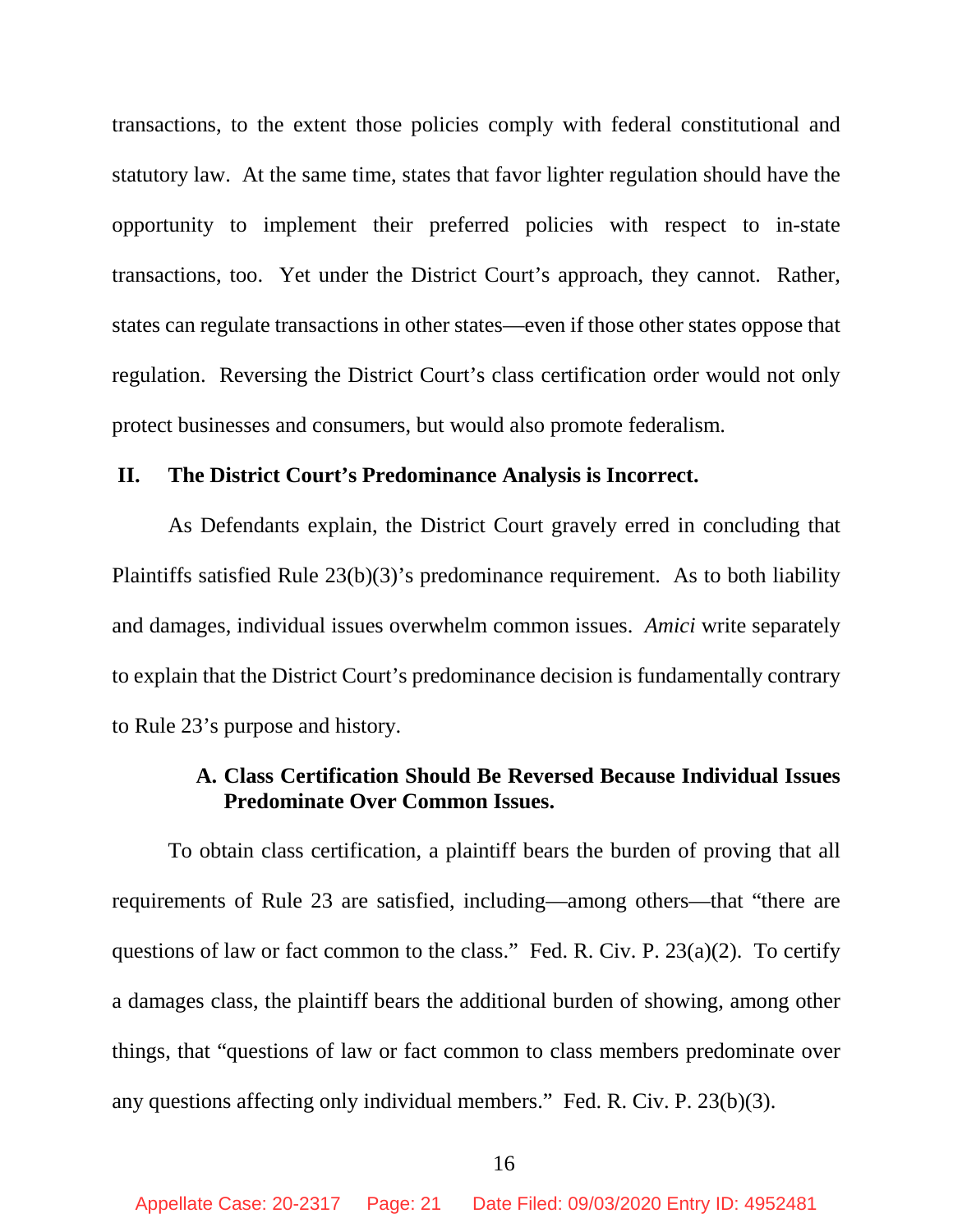Making this showing is difficult both procedurally and substantively—which is as it should be, given the high stakes of class certification. It is difficult procedurally because plaintiffs must *prove*—not only plead—that Rule 23's requirements are satisfied: "Rule 23 does not set forth a mere pleading standard. A party seeking class certification must affirmatively demonstrate his compliance with the Rule—that is, he must be prepared to prove that there are *in fact* sufficiently numerous parties, common questions of law or fact, etc." *Wal-Mart Stores, Inc. v. Dukes*, 564 U.S. 338, 350 (2011). Plaintiffs bear that burden even if proving class certification entails proving all or most of their underlying merits case: "Frequently that 'rigorous analysis' will entail some overlap with the merits of the plaintiff's underlying claim. That cannot be helped." *Id.* at 351

It is difficult substantively because plaintiffs must prove not only that common questions *exist*, but that they *predominate*. That requirement has particular bite in the context of consumer class actions like the one at issue here. In such cases, class counsel is almost always able to come up with *some* question common to the class under Rule  $23(a)(2)$ , such as whether a particular consumer product has a particular property. But under the Federal Rules, showing that common questions *predominate* is—by design—a steeper climb. Consumer fraud lawsuits will frequently present highly individualized issues, such as what statements, precisely were made at the point of sale or whether particular consumers relied on allegedly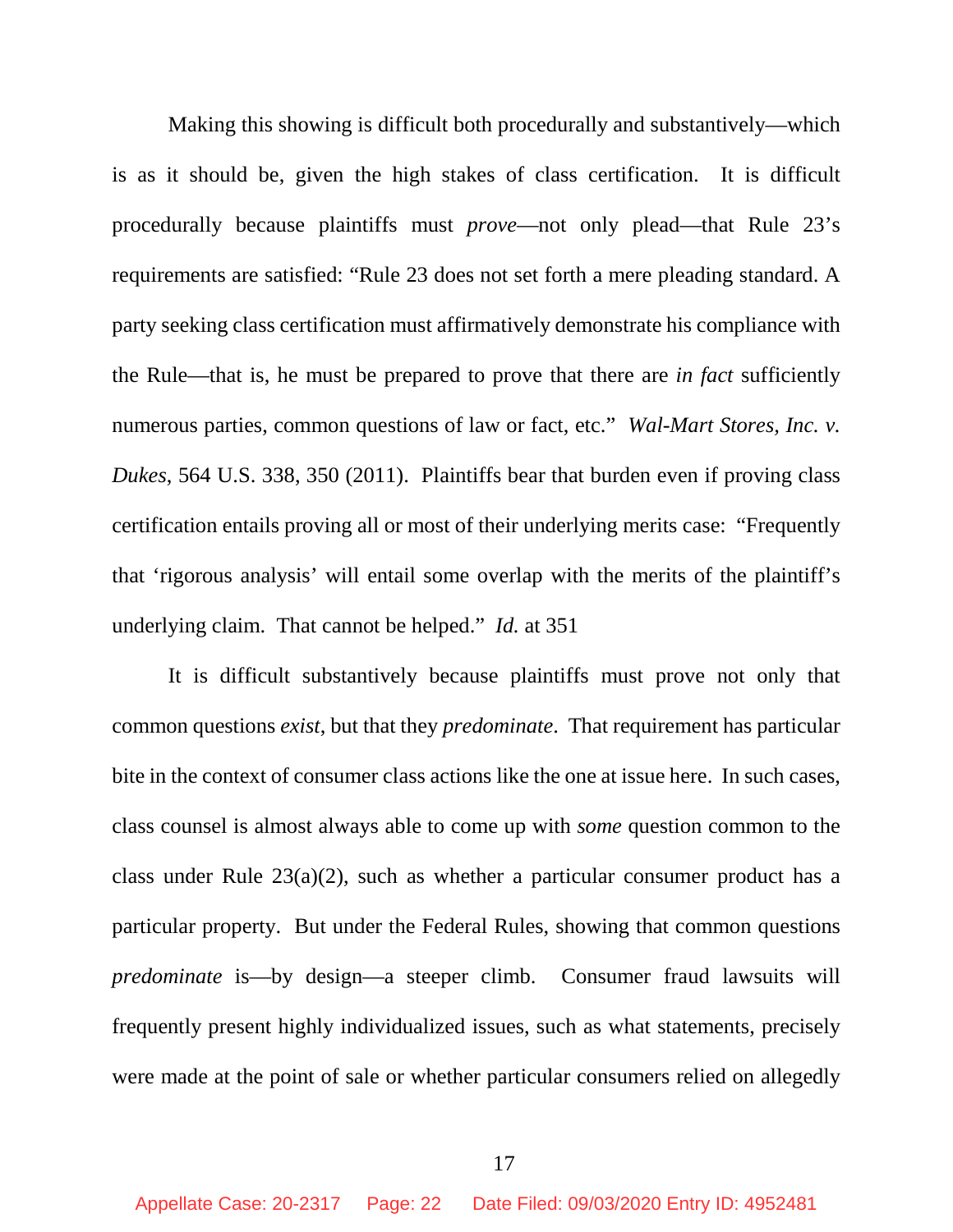fraudulent statements. The presence of those issues may preclude a showing of predominance, even if class counsel can satisfy the threshold requirement of showing a question common to the class.

Here, class certification should be reversed because individual issues predominate over common issues. Different consumers with different preferences and different budgets were exposed to different product tags from different retailers, with different sales associates conveying different messages. There is no way to try any class member's case without hearing evidence specific to that class member's purchase—which means classwide adjudication is impossible. As Defendants ably demonstrate, this Court's decision in *Grovett v. St. Jude Medical, Inc. (In re St. Jude Medical, Inc.)*, 522 F.3d 836 (8th Cir. 2008), confirms that this case is fundamentally ill-suited for classwide adjudication. *See* Def. Br. 50-54.

The Advisory Committee Notes accompanying Rule 23(b)(3)'s enactment in 1966 explain why this class should never have been certified. Those notes recite: "although having some common core, a fraud case may be unsuited for treatment as a class action if there was material variation in the representation made or in the kinds or degrees of reliance by the persons to whom they were addressed." Those words could have been written for this case. There was indeed "material variation in the representation made": As Defendants explain, no two consumers heard the same message regarding the televisions' refresh rates. Def. Br. 42. There were also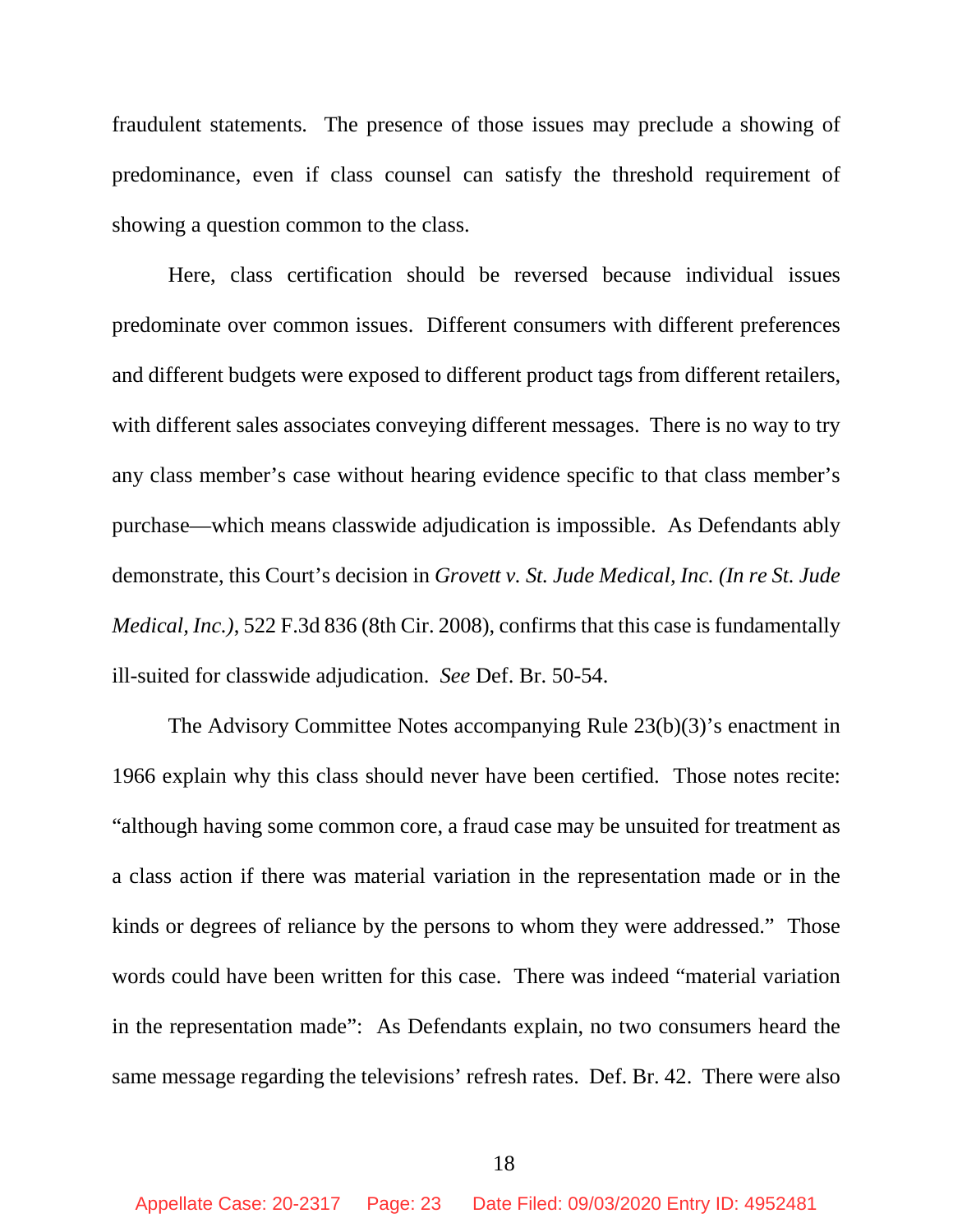"material variations … in the kinds or degrees of reliance." Different consumers understood "refresh rates" to varying degrees; different consumers cared about "refresh rates" to varying degrees. Some consumers had no idea what a "refresh rate" meant. Others never saw the "refresh rate" of the televisions they were buying. Others researched their purchase in varying ways. Some looked up product information on the Internet; others looked at the tag; others talked to the sales associate. Different consumers also valued different features in televisions. Some consumers wanted the cheapest television; others wanted the biggest one; others valued televisions that were compatible with their laptops. Def. Br. 42-43. On the crucial question of reliance, no two consumers were alike. As the Advisory Committee presciently anticipated in 1966: "In these circumstances, an action conducted nominally as a class action would degenerate in practice into multiple lawsuits separately tried." There is simply no way to try any *two* cases together without individualized evidence, let alone *thousands* of cases nationwide.

*Amici* and their members do not seek to escape state consumer-protection laws. Rather, *amici* merely seek to ensure that their members can have fair trials. If Rule 23's predominance requirements are not enforced, a business will not have a fair trial. If the Court allows the business to present individualized defenses with respect to every class member, the proceeding will become lengthy, complex, and expensive, with either a single jury sitting for months or years, or alternatively,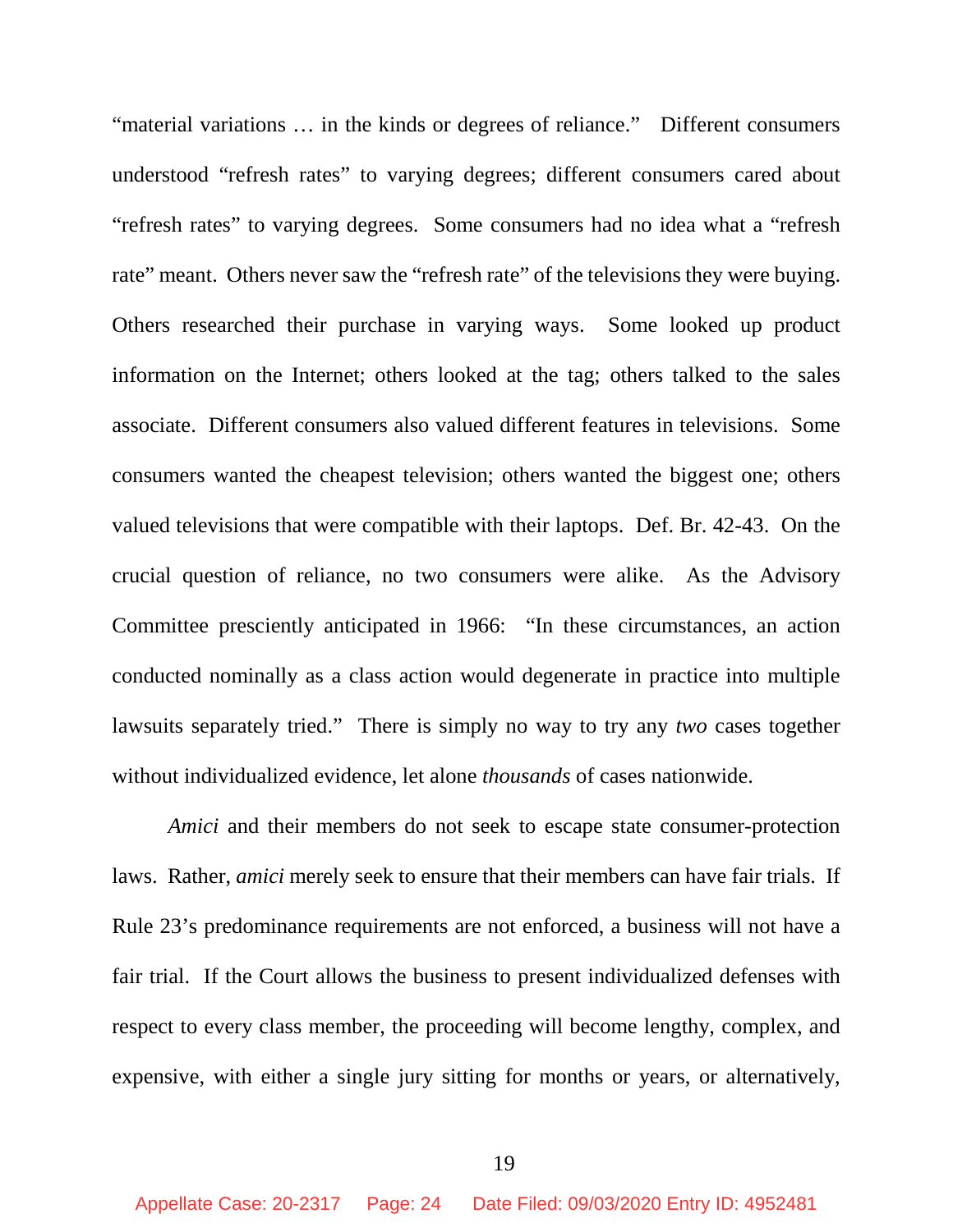dozens or hundreds of juries hearing evidence in the same case. Alternatively, if the Court concludes that efficiency requires cutting corners, then defendants will be stripped of their right to present individualized defenses and will be held liable to class members who suffered no harm. More realistically, the threat of ruinous liability may force the defendant to settle no matter what the strength of its defenses. The Court should therefore apply Rule 23 according to its terms and reverse the grant of class certification.

## **B. Class Certification Should Be Reversed Because Plaintiffs Have Not Put Forth an Adequate Damages Model.**

Class certification should be reversed on the independent ground that Plaintiffs' damages model is inadequate. In *Comcast Corp. v. Behrend*, 569 U.S. 27 (2013), the Supreme Court held that a class should not be certified unless the plaintiff can prove that "damages are capable of measurement on a classwide basis." *Id.* at 34. To make that showing, the plaintiff must proffer a "model supporting a plaintiff's damages case" that "must be consistent with its liability case." *Id.* at 35 (internal quotation marks omitted). Plaintiffs here did not come close to satisfying that burden.

As Defendants correctly argue (Def. Br. 45-50), Plaintiffs' counsel proffered a model purporting to show the average consumer's willingness to pay for a particular "refresh rate." But that model does nothing to establish damages under Plaintiffs' own theory of liability. Plaintiffs contend they bought televisions because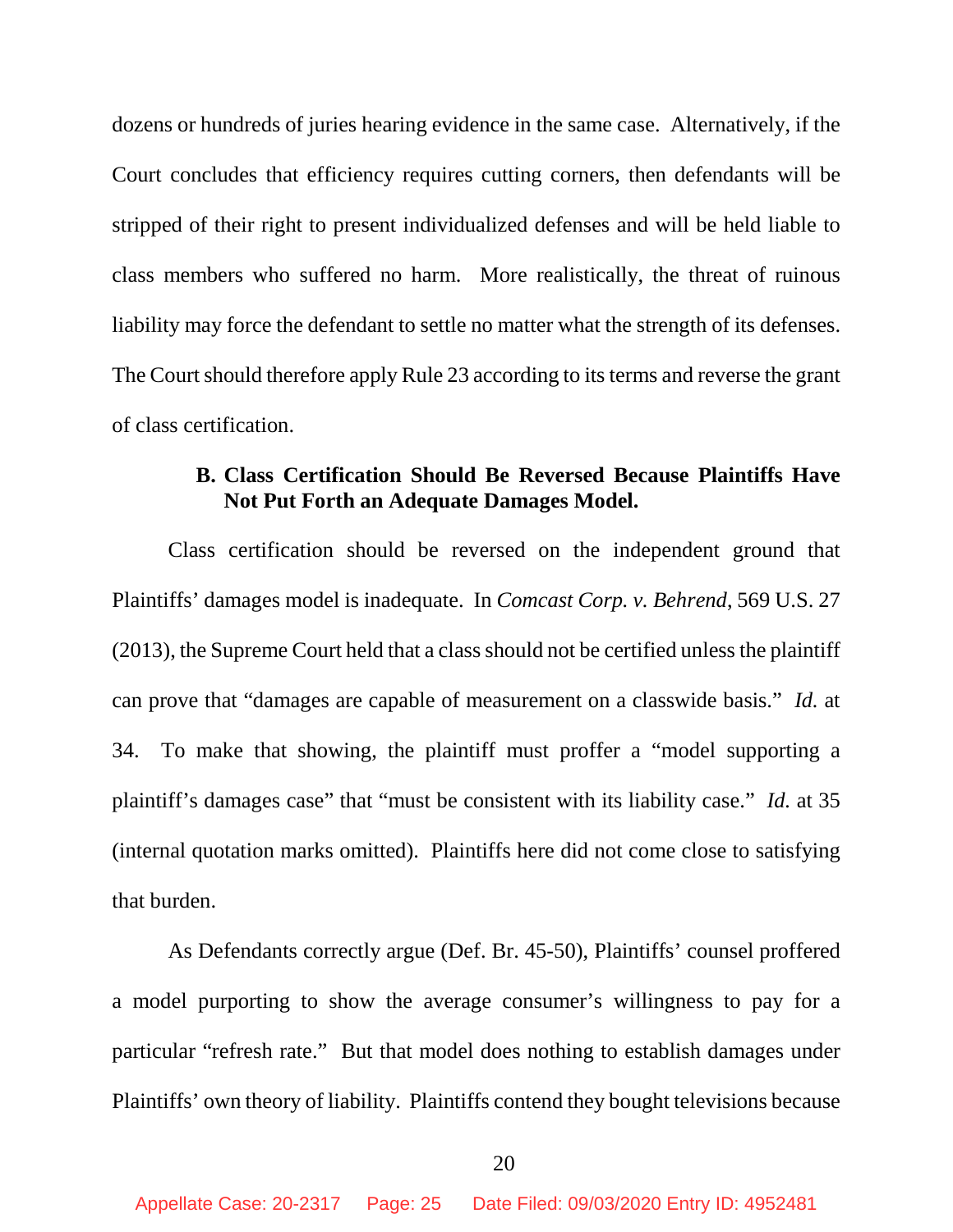of Defendants' alleged misrepresentations. Thus, for purposes of damages, the question is: what would they have paid for the televisions if the purported misrepresentations never occurred? Plaintiffs did not proffer a damages model that would answer that question. And Defendants *do* proffer a model demonstrating that Plaintiffs' damages are *zero*. Defendants compare the historical price of the televisions with and without the allegedly fraudulent refresh rate labels—and find that the price is identical. Def. Br. 47.

*Amici* write separately to state that rigorous adherence to *Comcast* is especially essential in the context of class actions alleging consumer fraud. This case follows the typical pattern of such class actions. First, class counsel identifies some feature of a product's label or tag that is allegedly misleading. Of course, merely identifying a purportedly misleading statement does not show whether any consumer was harmed by the statement, let alone the amount of the harm. To overcome this problem, class counsel develop a model purportedly establishing *the value of the advertised feature*. For instance, if a plaintiff alleges that a car manufacturer made a misleading statement about an airbag, class counsel will proffer a damages model purporting to show the value of the airbag. Class counsel then argues that *the plaintiffs' own damages theory* can be calculated on a classwide basis: because the same airbag was sold to all class members, the airbag has the same value for all class members. Through this mechanism, class counsel can paper over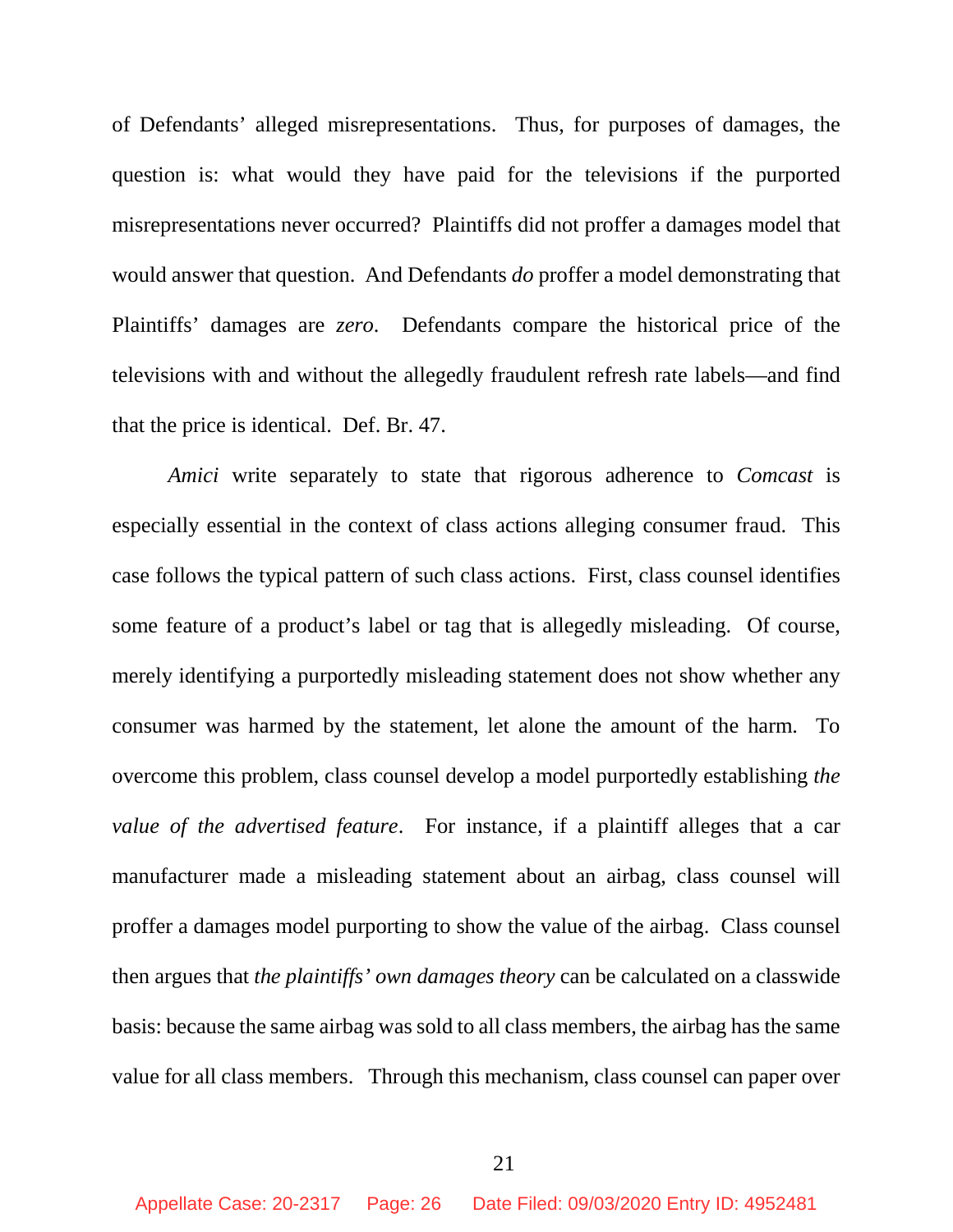individualized differences in damages and urge that a single damages model can be used to calculate damages for all class members.

*Comcast* is designed to prevent this tactic. *Comcast* requires the plaintiff to show not only that a damages model *exists*, but that a damages model is *consistent with the plaintiffs' theory of liability*. This issue cannot be deferred until after class certification. If the damages model contains a flaw that renders it unusable as a measure of damages—as Plaintiffs' damages model here does—the class should not be certified. The Court should hold that class certification requires not just *any* damages model, but a damages model that permits damages to be calculated for all class members *consistent with the plaintiff's theory of liability*—and that no such damages model exists here.

#### **CONCLUSION**

This Court should reverse the grant of class certification.

Dated: September 3, 2020 Respectfully Submitted,

Deborah R. White RETAIL LITIGATION CENTER, INC. 99 M Street, SE Suite 700 Washington, DC 20003

 /s/ Adam G. Unikowsky Adam G. Unikowsky JENNER & BLOCK LLP 1099 New York Ave. NW Suite 900 Washington, DC 20001 (202) 639-6000 aunikowsky@jenner.com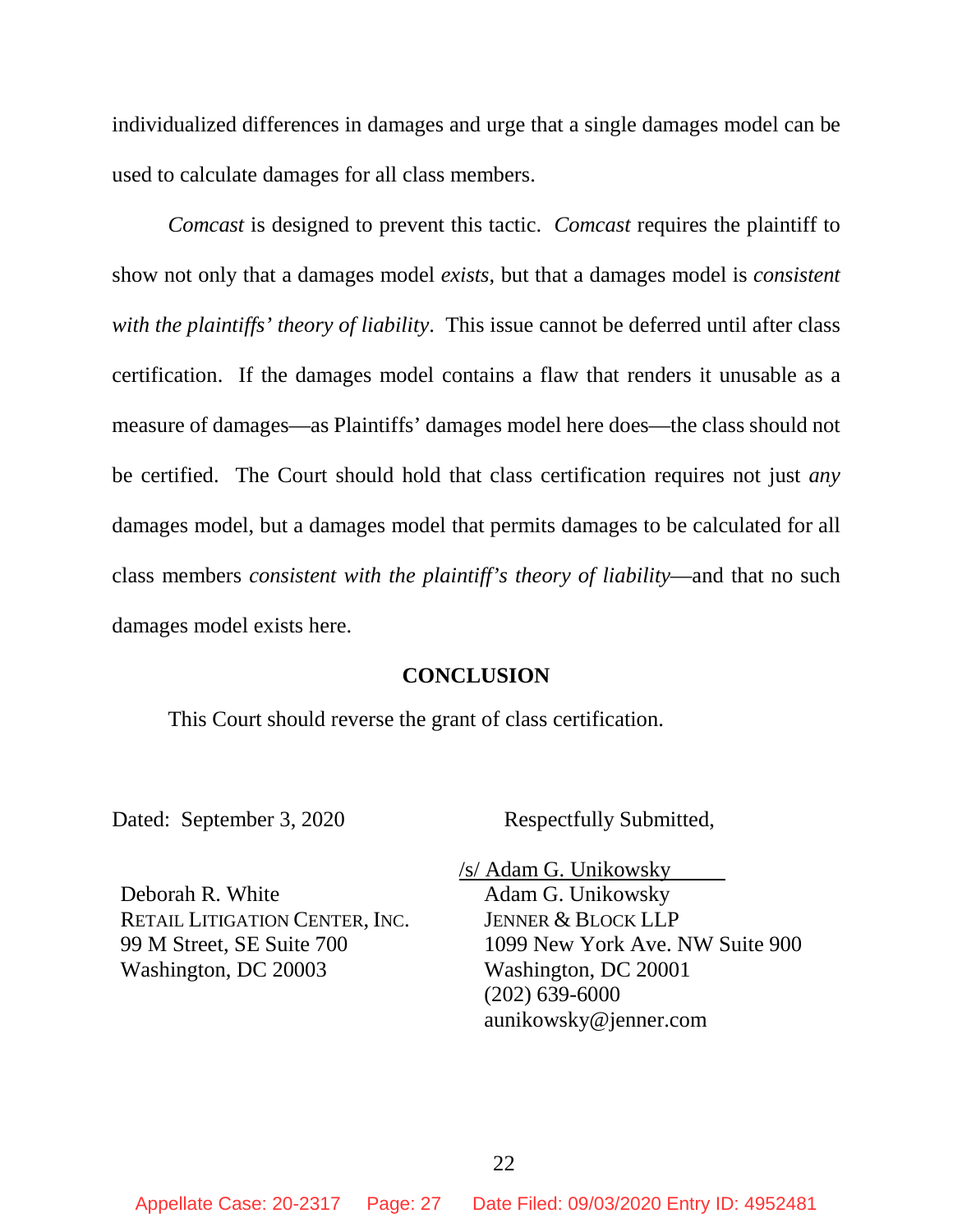Kevin M. McGinty MINTZ, LEVIN, COHN, FERRIS, GLOVSKY AND POPEO, P.C. One Financial Center Boston, MA 02111 *Counsel for Association of Home Appliance Manufacturers*

Charles A. Samuels MINTZ, LEVIN, COHN, FERRIS, GLOVSKY AND POPEO, P.C. 701 Pennsylvania NW #900 Washington D.C. 20004 *Counsel for Association of Home Appliance Manufacturers* 

Steven P. Lehotsky Jonathan Urick U.S. CHAMBER LITIGATION CENTER 1615 H St., NW Washington, DC 20062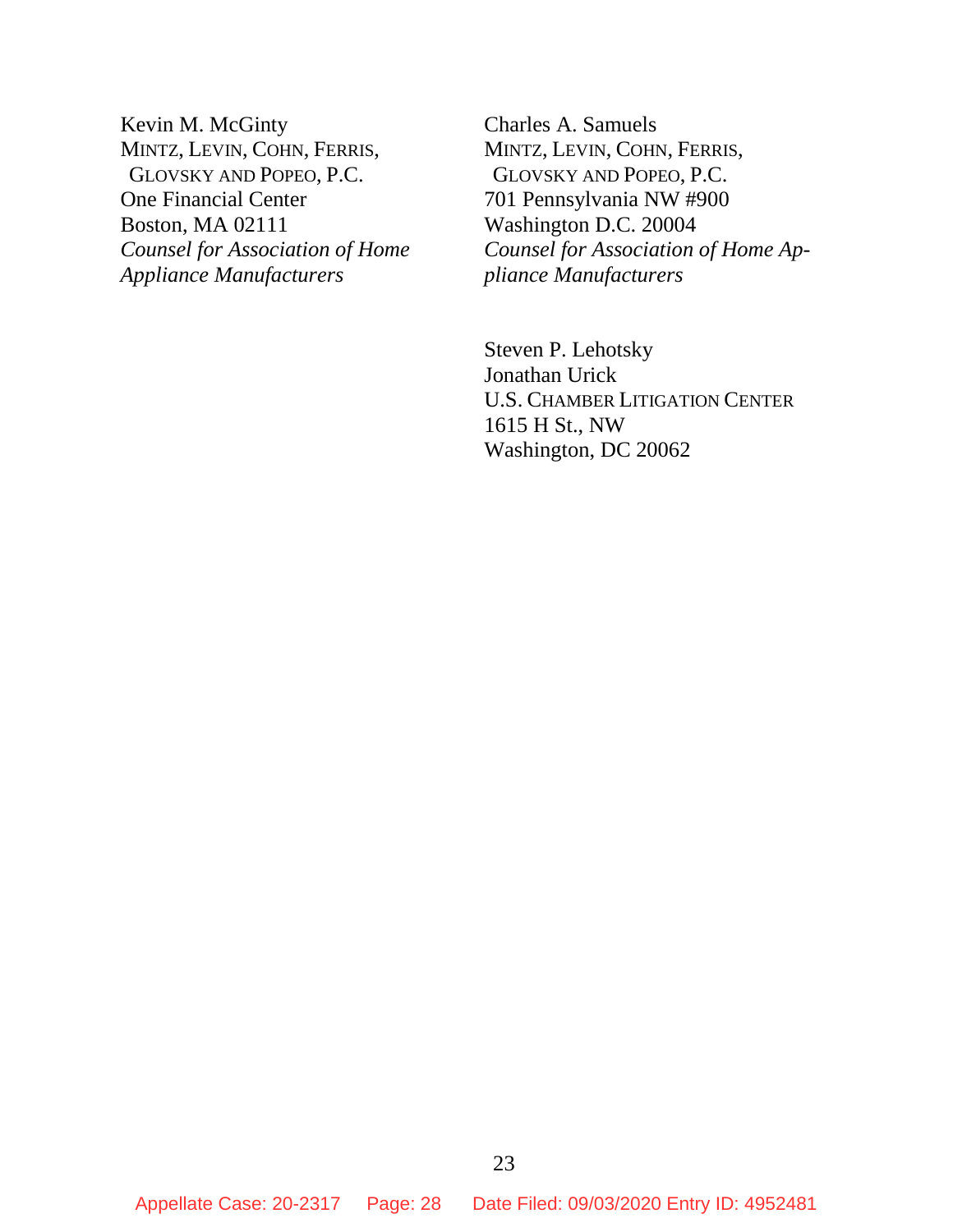#### **CERTIFICATE OF COMPLIANCE**

Pursuant to Federal Rules of Appellate Procedure 29(a)(4) and 32(g), and Local Rule 31.1(c) and 28.3(d), the undersigned counsel for *amici curiae* certifies as follows:

1. I am a member of the bar of this Court.

2. This brief complies with the type-volume limitation of Rule 29(a)(5) because the brief contains 5,058 words, excluding the parts of the brief exempted by Rule 32(f).

3. This brief complies with the typeface requirements of Rule  $32(a)(5)$  and the type style requirements of Rule  $32(a)(6)$  because the brief was prepared in a proportionally spaced typeface using Microsoft Word 2013 in 14-point Times New Roman font.

4. A virus detection program, Microsoft Security Essentials, has been run on the file and no virus was detected.

I understand that a material misrepresentation may result in the Court's striking the brief and imposing sanctions. If the Court so desires, I will provide an electronic version of the brief and/or copy of the work or line print-out.

Dated: September 3, 2020 Respectfully Submitted,

*/s/ Adam G. Unikowsky*